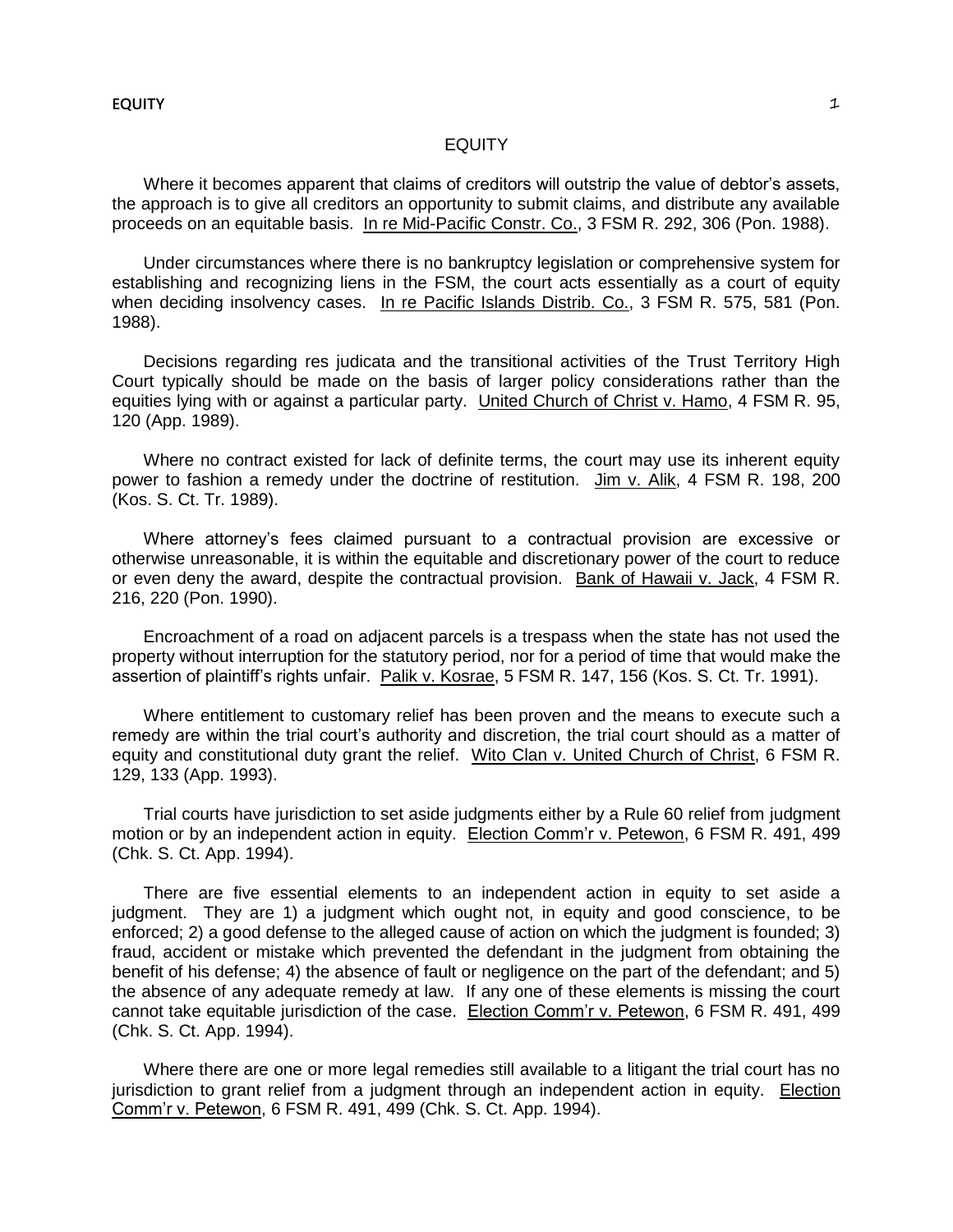Courts of equity are without jurisdiction to enforce purely political rights. Matters concerning the conduct of elections are usually left to the political branches and the courts generally have no jurisdiction until after the elections are held. Election Comm'r v. Petewon, 6 FSM R. 491, 500 (Chk. S. Ct. App. 1994).

A writ of prohibition is proper to prevent a trial court from exercising equity jurisdiction in an election case. Election Comm'r v. Petewon, 6 FSM R. 491, 500 (Chk. S. Ct. App. 1994).

Courts may consult foreign sources about equitable principles when there is no applicable Micronesian authority on point. Nahnken of Nett v. Pohnpei, 7 FSM R. 485, 489 n.3 (App. 1996).

The clean hands doctrine has been expressed in the language that he who has done inequity shall not have equity. A maxim which is closely related to, and which has been described as a corollary of, the clean hands maxim is where the wrong of the one party equals that of the other, the defendant is in the stronger position. On the other hand, one whose wrong is less than that of the other may be granted relief in some circumstances. Senda v. Semes, 8 FSM R. 484, 500 (Pon. 1998).

Equity does not dictate that a setoff for the amount of a defendant's stock subscription be allowed against a contribution claim when the person claiming the setoff received by far the greatest benefit from the failed corporation while it was operating. Senda v. Semes, 8 FSM R. 484, 507 (Pon. 1998).

An award of attorney's fees, depending as it does upon a finding of reasonableness, is an exercise in equity. Mobil Oil Micronesia, Inc. v. Benjamin, 10 FSM R. 100, 103 (Kos. 2001).

Rescission is equitable in nature, just as waiver is. Adams v. Island Homes Constr., Inc., 10 FSM R. 510, 513 (Pon. 2002).

One who would seek the benefit of equitable relief must himself demonstrate that he has done equity, or that he has clean hands. Obversely stated, he who has done inequity shall not have equity. Adams v. Island Homes Constr., Inc., 10 FSM R. 510, 513 (Pon. 2002).

When a defendant has unprofessionally refused to comply with the plaintiffs' discovery requests without any justification for doing so, in the limited context of discovery proceedings, its hands are unclean and it is in no position to make a case under rescission or other equitable principle. Adams v. Island Homes Constr., Inc., 10 FSM R. 510, 513 (Pon. 2002).

Quantum meruit is an equitable doctrine, based on the concept that no one who benefits by the labor and materials of another should be unjustly enriched thereby; under those circumstances, the law implies a promise to pay a reasonable amount for the labor and materials furnished, even absent a specific contract therefor. The doctrine of unjust enrichment has been recognized in the FSM. Adams v. Island Homes Constr., Inc., 11 FSM R. 218, 232 (Pon. 2002).

A court exercising equity jurisdiction has plenary power to fashion an order in such a manner as to recognize and maintain the equities of the parties involved. The relief granted in equity is dictated by the equitable requirements of the situation at hand and must be adapted to the facts and circumstances of each particular case. More simply stated, the underlying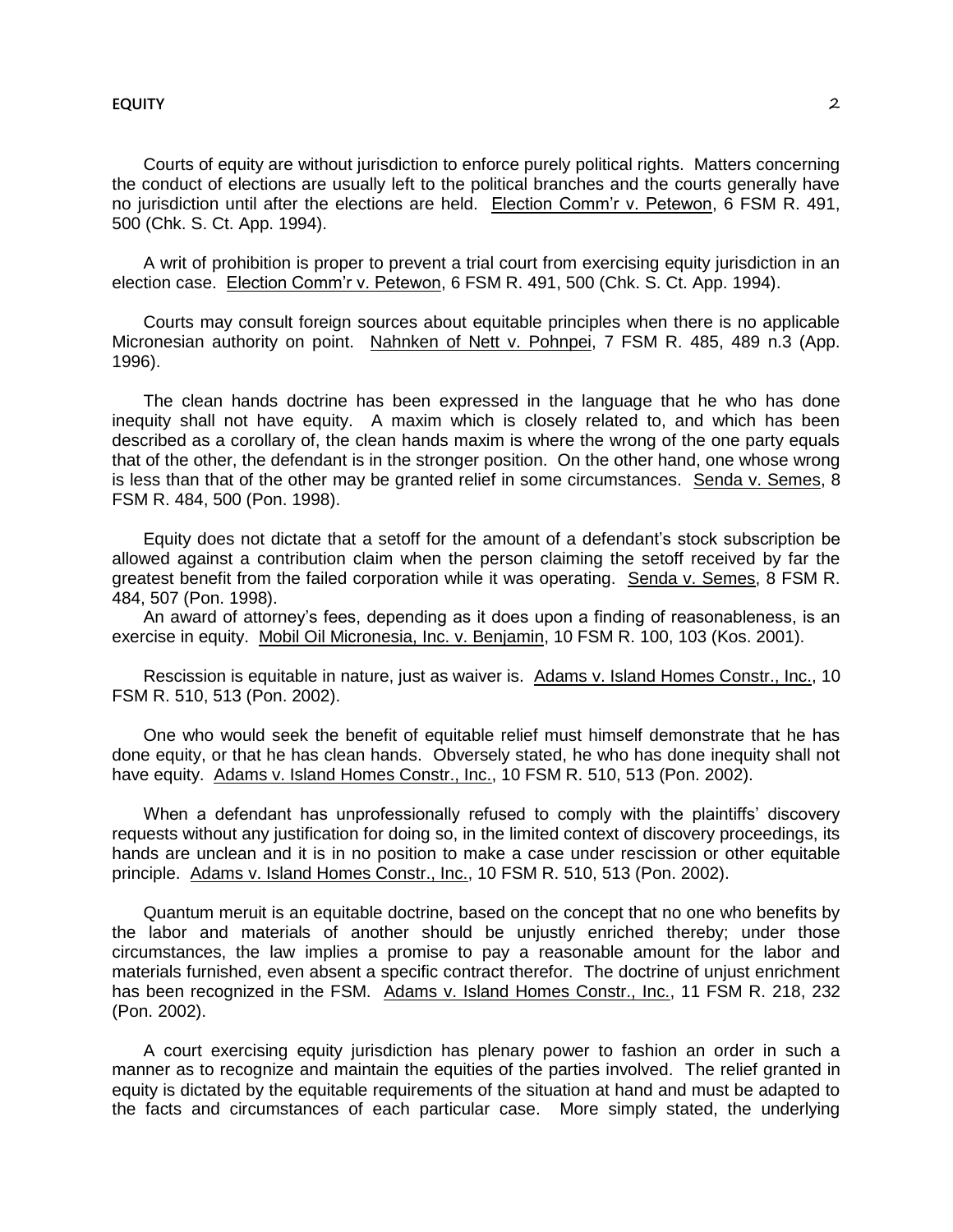concept is the prevention of injustice, when a legal remedy may not be available to a party because of a technicality. Fonoton Municipality v. Ponape Island Transp. Co., 12 FSM R. 337, 346 (Pon. 2004).

Reformation is an equitable doctrine that allows a court to conform a contract (even an insurance contract) to the true agreement between the parties rather than the agreement as written. Phillip v. Marianas Ins. Co., 12 FSM R. 464, 470 (Pon. 2004).

The exercise of equity is justified for the court to order the return of a unique pocketknife to the plaintiff when that unique item is not available for purchase on Kosrae. Palik v. PKC Auto Repair Shop, 13 FSM R. 93, 96 (Kos. S. Ct. Tr. 2004).

If all the parties have unclean hands, the court may afford relief to the party who bears a lesser degree of fault. Ponape Island Transp. Co. v. Fonoton Municipality, 13 FSM R. 510, 518 (App. 2005).

"Equity" describes a specific set of legal principles used in countries that follow English common law. At one point in history, courts of law and courts of equity (also called courts of chancery) were separate systems with jurisdiction over different types of cases, having different procedures and offering different remedies. Over time, particularly in the United States, courts merged into a unified jurisdiction where an action at law and a suit in equity became less distinct. Heirs of Benjamin v. Heirs of Benjamin, 15 FSM R. 657, 662 (Kos. S. Ct. Tr. 2008).

An equitable remedy: 1) cannot take cognizance of any case wherein the common law can give complete remedy; 2) cannot interpose in any case against the legislature's express letter and intention since if the legislature means to enact an injustice, however palpable, the court of equity is not the body with whom a correcting power is lodged; and 3) shall not interpose in any case which does not come within a general description and admit of redress by a general and practicable rule. Heirs of Benjamin v. Heirs of Benjamin, 15 FSM R. 657, 662 (Kos. S. Ct. Tr. 2008).

An equitable remedy does not apply unless: 1) there is no adequate remedy at law; 2) it does not conflict with any statute; and 3) it rests on existing legal obligations (it does not create a new obligation or duty where none existed before) and follows legal precedent. Heirs of Benjamin v. Heirs of Benjamin, 15 FSM R. 657, 662 (Kos. S. Ct. Tr. 2008).

Equitable relief is not generally necessary for a court to resolve disputes relating to title because establishment of title is available by law. This is true for the Kosrae Land Court. Heirs of Benjamin v. Heirs of Benjamin, 15 FSM R. 657, 662 (Kos. S. Ct. Tr. 2008).

Common law, or case law, and statutes provide the basis for Land Court orders, in other words, a complete and adequate remedy. The Legislature established the Land Court's authority to hear and decide title determinations. Statutes require that Land Court decisions not be contrary to law and must be based on substantial evidence. Case law guides the Land Court on what constitutes substantial evidence to support a decision; this is legal precedent. The Land Court must establish title based on substantial evidence by considering the testimony and record before it. There is no need to resort to equitable jurisdiction to make a title determination. Heirs of Benjamin v. Heirs of Benjamin, 15 FSM R. 657, 662-63 (Kos. S. Ct. Tr. 2008).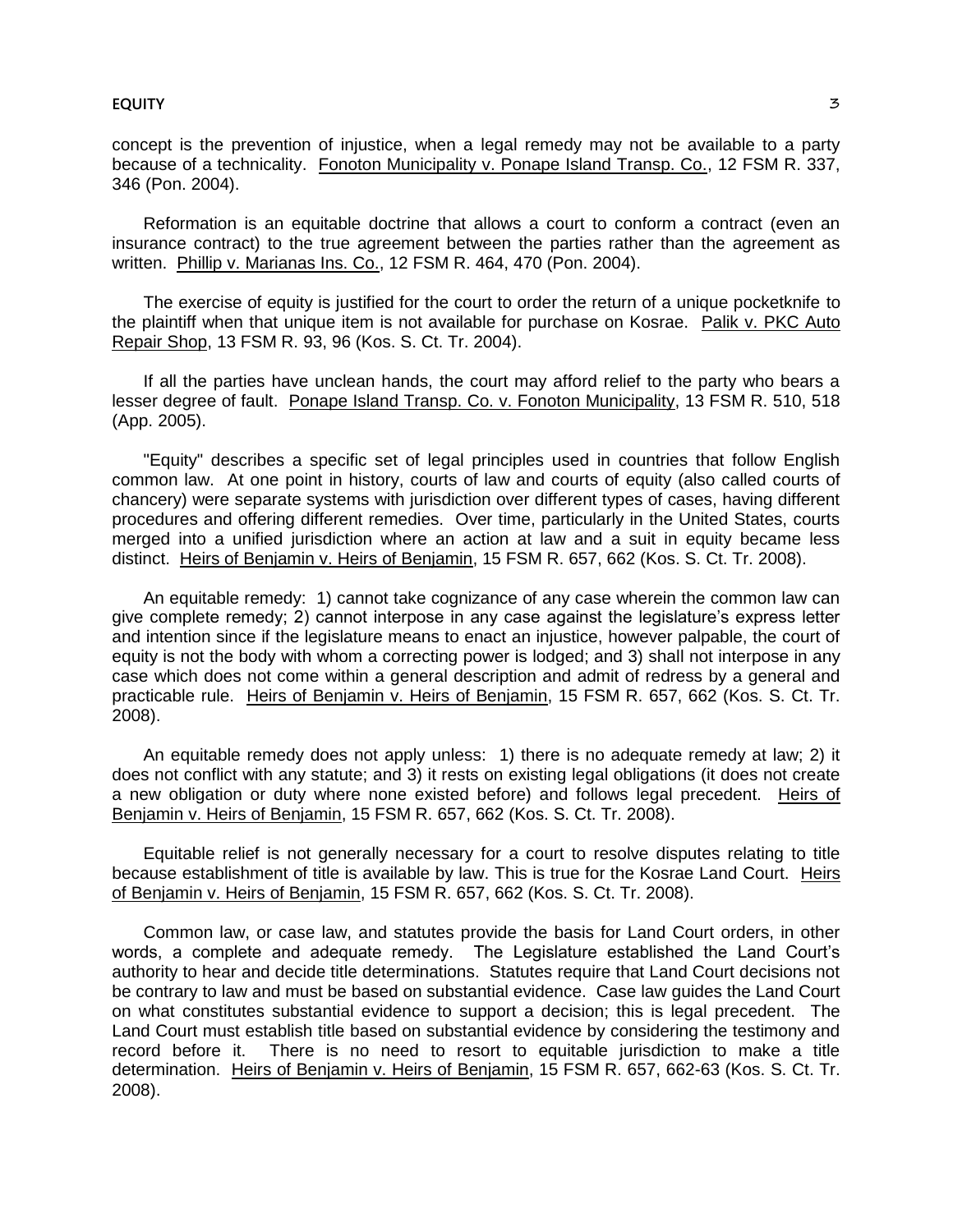#### **EQUITY** 4

A complex record that takes time to assess, is not normally grounds to rely on equity. Heirs of Benjamin v. Heirs of Benjamin, 15 FSM R. 657, 663 (Kos. S. Ct. Tr. 2008).

A court must make its findings and show it is relying on substantial evidence even if using equitable jurisdiction, because an order must be based on sufficient evidence. Heirs of Benjamin v. Heirs of Benjamin, 15 FSM R. 657, 663 (Kos. S. Ct. Tr. 2008).

Although there are rare occasions when an equitable remedy may be proper in an election case, overlooking or extending a deadline to file an appeal is not one of them. Statutory deadlines to file appeals are jurisdictional, and if the deadline has not been strictly complied with the adjudicator is without jurisdiction over the matter once the deadline has passed. Nelson v. FSM Nat'l Election Dir., 16 FSM R. 414, 422 (App. 2009).

The equitable doctrine of unjust enrichment, a theory applicable to implied contracts, operates in the absence of an enforceable contract and this principle requires that the party receiving something of value either pay for it or return it, and is based on the notion that one party should not be allowed to enrich himself at another's expense. Chuuk v. Actouka Executive Ins. Underwriters, 18 FSM R. 111, 119 (App. 2011).

When the equities involved include that the plaintiff falsely informed Chuuk that the marine insurance policy was not in effect when, in fact, it was in effect because the net premium had been paid to the insurer, promissory estoppel may instead be a better measure of the damages than implied contract or unjust enrichment. Chuuk v. Actouka Executive Ins. Underwriters, 18 FSM R. 111, 120 (App. 2011).

Since the defenses of laches, estoppel, and waiver generally require certain factual determinations about a party's acts or omissions, when those facts have not been established, there is an insufficient factual basis on which to grant a movant summary judgment on these defenses. Iwo v. Chuuk, 18 FSM R. 252, 255 (Chk. 2012).

When the defendant built family residences on part of the land and has occupied them at least since sometime in the early 1990s, requiring such longtime occupants to change residence and rebuild elsewhere and take compensation for the houses is burdensome. Equity would not favor giving the plaintiff the choice of paying the defendant for his houses instead of the defendant paying for the land. Killion v. Nero, 18 FSM R. 381, 386 (Chk. S. Ct. Tr. 2012).

Courts of equity are not bound to give any stereotyped form of relief. They readily and easily adapt themselves to the parties' situation and to the facts of the particular case, and may make such decrees as effectuate justice. Killion v. Nero, 18 FSM R. 381, 386 (Chk. S. Ct. Tr. 2012).

When the parties had agreed to a land exchange and the defendant has built houses on the land he received but the plaintiff did not receive any land because the defendant did not have the land to exchange, instead of returning the land to the plaintiff and having the plaintiff pay the defendant the value of the houses the defendant built the most equitable remedy (and the easiest for the court to fashion) is monetary compensation to the plaintiff for the value of the land that he did not receive in an exchange agreement that provided that he was to receive in exchange land of an equal amount to the land transferred to the defendants. To effectuate justice, the defendants should pay the plaintiff the value of the land the defendants received. Killion v. Nero, 18 FSM R. 381, 386 (Chk. S. Ct. Tr. 2012).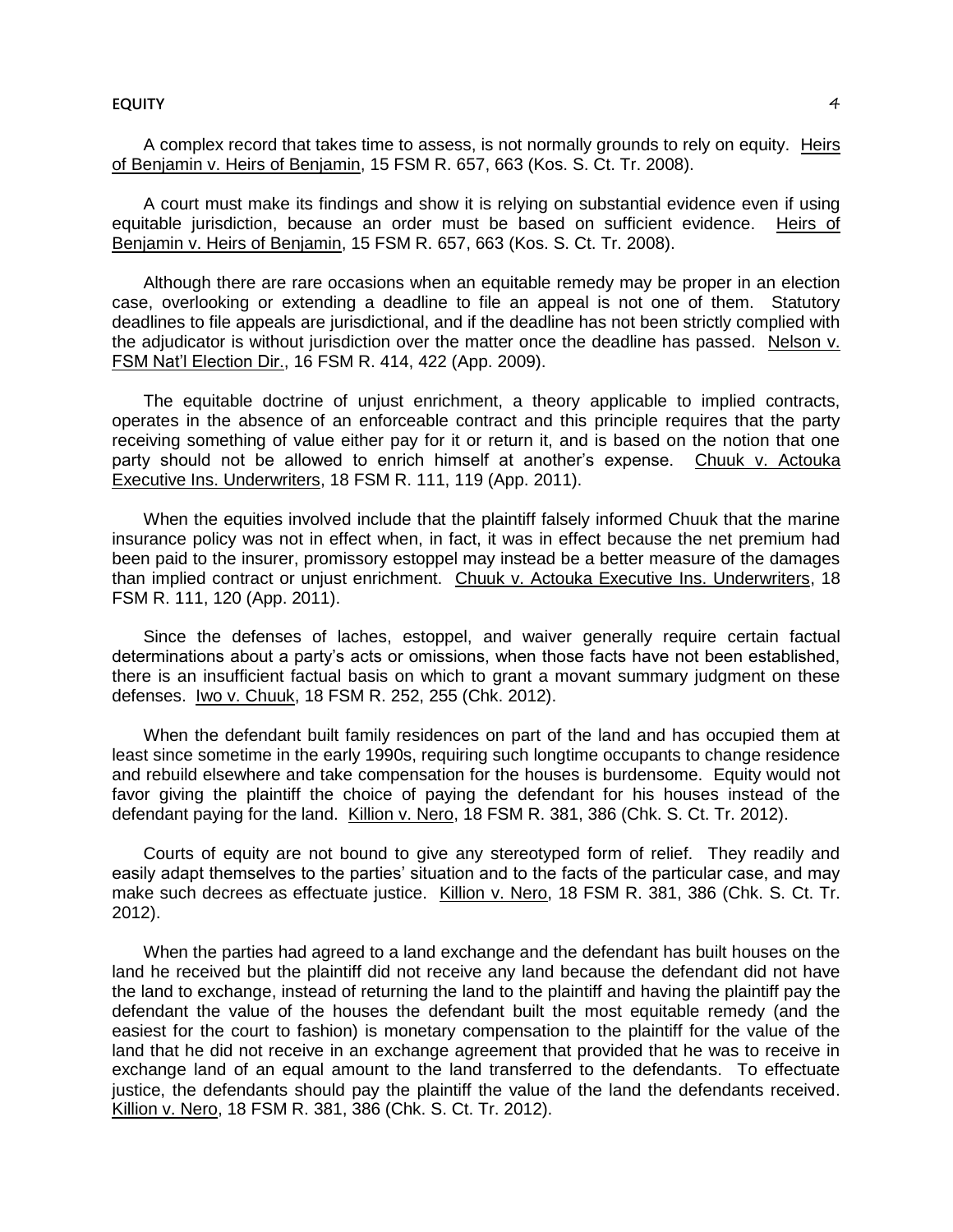A court may not grant a plaintiff's request for injunctive or other equitable relief when there has been no showing of irreparable harm or that there is no adequate remedy at law. Macayon v. Chuuk State Bd. of Educ., 19 FSM R. 644, 648 (Chk. S. Ct. Tr. 2015).

If both parties have unclean hands, the court may afford relief to the party who bears a lesser degree of fault. Eot Municipality v. Elimo, 20 FSM R. 482, 490 (Chk. 2016).

Unclean hands is an equitable defense that can be used against actions in equity, but not in actions at law. FSM Dev. Bank v. Salomon, 22 FSM R. 468, 477 (Pon. 2020).

# ─ Estoppel

Under the doctrine of equitable estoppel, a person may sometimes be precluded by his act or conduct, or silence when he has a duty to speak, from asserting a right which he otherwise would have had. However, this equitable doctrine may apply only when justice demands intervention on behalf of a person misled by the conduct of the party estopped. Etpison  $v$ . Perman, 1 FSM R. 405, 417 (Pon. 1984).

The doctrine of equitable estoppel does not apply when a party claiming to have been misled was aware of the facts which he insists the other party should have told him or when the first party could reasonably have been expected to learn those facts. Etpison v. Perman, 1 FSM R. 405, 417 (Pon. 1984).

Laches and estoppel are equitable doctrines which may be invoked only by parties who themselves have acted properly concerning the subject matter of the litigation. Ponape Transfer & Storage v. Federated Shipping Co., 3 FSM R. 174, 178 (Pon. 1987).

The estoppel doctrine, which is applied when justice demands intervention on behalf of a person misled by the conduct of the person estopped, is not available as a defense to a board member of a corporation where the board member knowingly misled regulatory officials and creditors of the corporation. Mid-Pac Constr. Co. v. Senda, 4 FSM R. 376, 385 (Pon. 1990).

Equitable estoppel should be applied to governments in the Federated States of Micronesia where this is necessary to prevent manifest injustice and where the interests of the public will not be significantly prejudiced. KCCA v. Tuuth, 5 FSM R. 118, 120 (Pon. 1991).

A party may sometimes be precluded by his act or conduct from asserting a right which he otherwise would have had. When a party has failed to assert its rights over a long period of time, and another party has relied on this non-assertion, the first party may be estopped from asserting those rights now. NIH Corp. v. FSM, 5 FSM R. 411, 414 (Pon. 1992).

Where the government's prior audit methods had the effect of permitting gross revenue tax computation on the cash basis and where the government's attempts to advise businesses that they are required to use the accrual method have for many years been woefully inadequate, the government will be barred by equitable estoppel from assessing penalties and interest on any underpayment of taxes that was the result of being led to believe that the cash basis was an acceptable method of tax computation. NIH Corp. v. FSM, 5 FSM R. 411, 415 (Pon. 1992).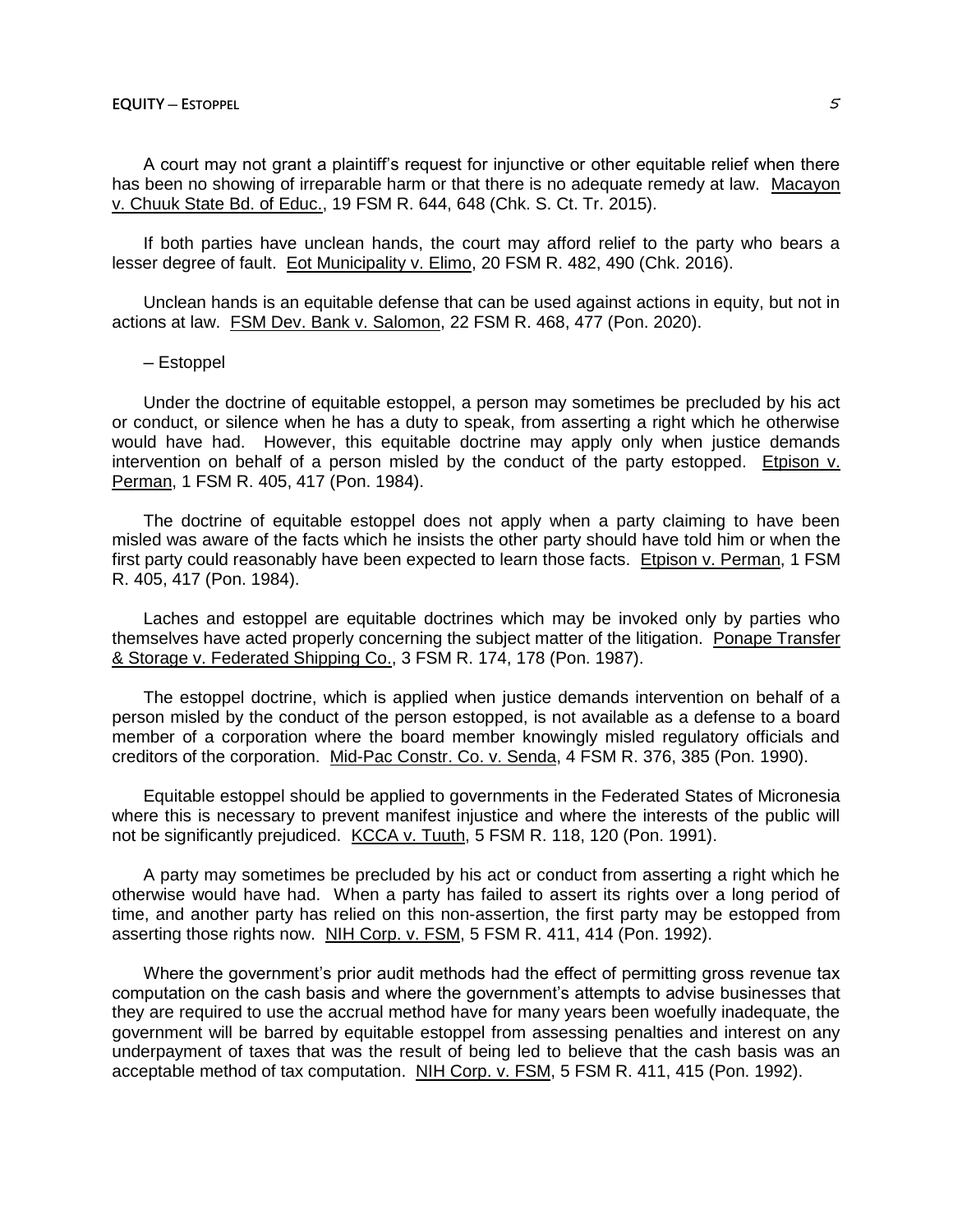Where no action, or words, or silence of the National Election Director prior to the appellant's initial petition misled the appellant into untimely filing his petition after certification it does not give rise to an estoppel. The Director's later failure to raise the issue of untimeliness until his denial of the petition was appealed to the Supreme Court does not give rise to an estoppel. Wiliander v. Mallarme, 7 FSM R. 152, 157-58 (App. 1995).

The affirmative defense of estoppel requires a long non-assertion of one's rights by the plaintiff and the defendant's reliance on that non-assertion to its detriment. There can be no estoppel where there is no loss, injury, damage, detriment, or prejudice to the party claiming it. Fabian v. Ting Hong Oceanic Enterprises, 8 FSM R. 63, 65-66 (Chk. 1997).

Defendants are not likely to prevail on counterclaims of promissory estoppel when it does not appear that they relied on the plaintiff's promise to their detriment. Carlos Etscheit Soap Co. v. Epina, 8 FSM R. 155, 163 (Pon. 1997).

Estoppel is an equitable doctrine which may be invoked only by parties who themselves have acted properly concerning the subject matter of the litigation. Carlos Etscheit Soap Co. v. Epina, 8 FSM R. 155, 163 (Pon. 1997).

One of the necessary elements of equitable estoppel is that the party to be estopped must have had knowledge, actual or constructive, of the real facts. Carlos Etscheit Soap Co. v. Epina, 8 FSM R. 155, 164 (Pon. 1997).

No estoppel can arise from an act or a representation if it was not intended to have the effect claimed and if, from its nature or from the time when, or the circumstances under which, it was done or made, it would be unreasonable to attribute such effect to it. Carlos Etscheit Soap Co. v. Epina, 8 FSM R. 155, 164 (Pon. 1997).

The defenses of estoppel, unclean hands and laches are all equitable defenses which do not apply in actions sounding in personal injury. Conrad v. Kolonia Town, 8 FSM R. 183, 193 (Pon. 1997).

When estoppel serves as the basis for a plaintiff to file a breach of contract claim and that contract claim has been time barred, the plaintiff's estoppel claim is also barred. E.M. Chen & Assocs. (FSM), Inc. v. Pohnpei Port Auth., 9 FSM R. 551, 559 (Pon. 2000).

Where no contract exists, the court may use its inherent equity power to fashion a remedy under equitable doctrines. The doctrine of promissory estoppel allows enforcement of promises that induce reliance. The doctrine of promissory estoppel, also referred to as detrimental reliance, is summarized as: A promise which the promisor should reasonably expect to induce action on the part of the promisee, and which does induce such action, is binding if justice requires enforcement of the promise. The remedy for breach may be limited as justice requires. Kilafwakun v. Kilafwakun, 10 FSM R. 189, 195 (Kos. S. Ct. Tr. 2001).

Under the doctrine of promissory estoppel, a person's reliance upon a promise may create rights and duties. The finding of detrimental reliance does not depend upon finding any agreement or consideration. Kilafwakun v. Kilafwakun, 10 FSM R. 189, 195 (Kos. S. Ct. Tr. 2001).

When the plaintiff relied upon the defendant's promise to let him use the land to build his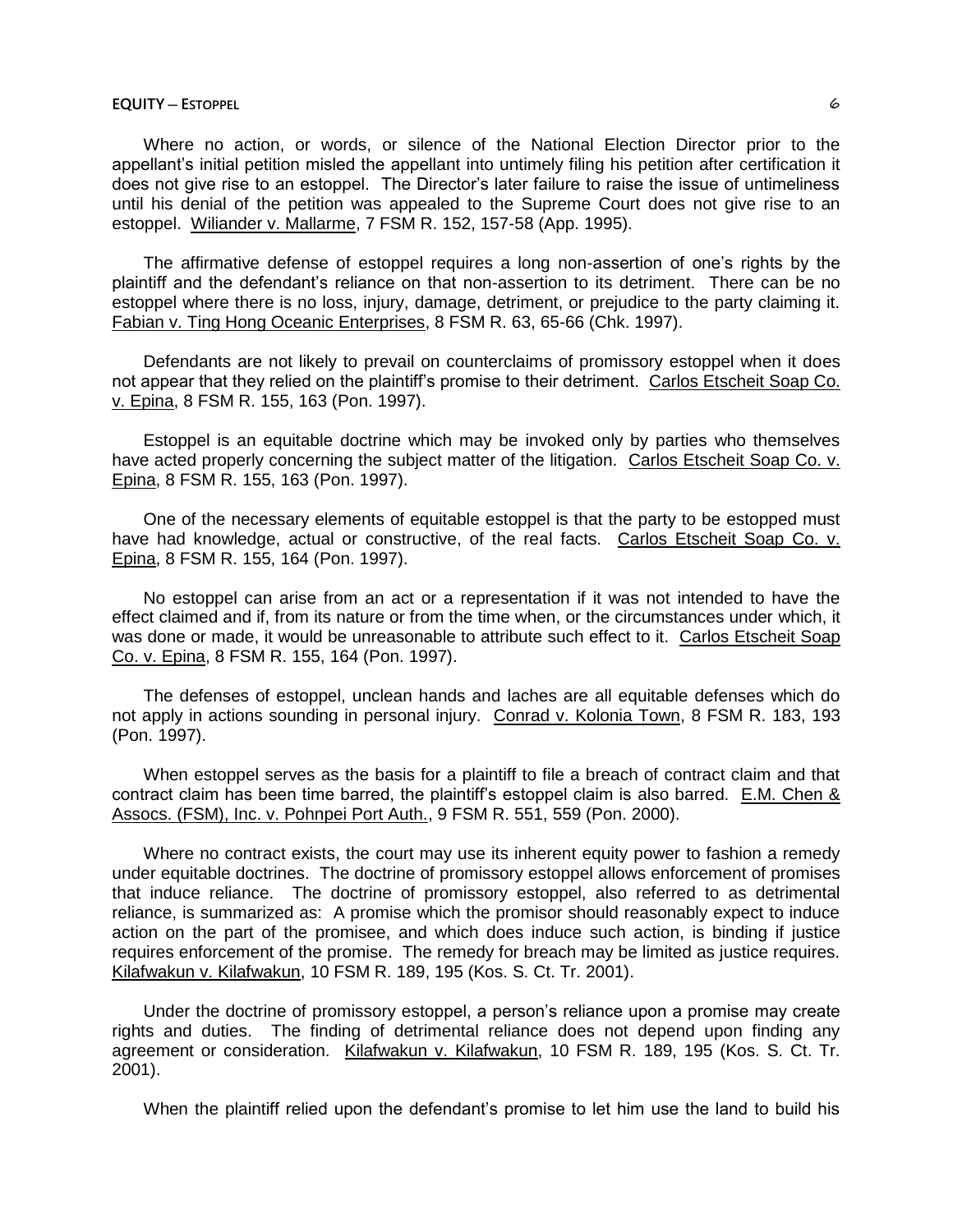house, and the defendant should have reasonably expected the plaintiff to take action on this promise, such as obtaining financing through a loan, leasing equipment, and purchasing materials and labor to build his house, and when the plaintiff did in fact rely upon the promise and took action to secure financing through a loan, the doctrine of promissory estoppel is applicable and the promise is enforceable. Justice requires the enforcement of the promise and the plaintiff is entitled to recover the amount expended in reliance of his promise, based upon the doctrine of promissory estoppel. Kilafwakun v. Kilafwakun, 10 FSM R. 189, 195 (Kos. S. Ct. Tr. 2001).

Evidence that, sometime before defendant's marriage, the plaintiff did have some limited intimate contact on one occasion with the woman who later became the defendant's wife, does not serve as a defense to the plaintiff's claim of unjust enrichment and to recover restitution for the defendant's stopping construction of the plaintiff's house. Kilafwakun v. Kilafwakun, 10 FSM R. 189, 196 (Kos. S. Ct. Tr. 2001).

The trial court has wide discretion in determining the amount of damages in contract and quasi-contract cases involving equitable doctrines, such as promissory estoppel and restitution. The plaintiff may be compensated for the injuries by awarding compensation for the expenditures made in reliance on the promise. Kilafwakun v. Kilafwakun, 10 FSM R. 189, 196 (Kos. S. Ct. Tr. 2001).

Pre-judgment interest is not appropriate and a claim for it will be denied when there was no agreement involving a promise to pay money, when the plaintiff was not deprived of funds that he was entitled to because there was no contract made between the parties to pay money, and when the plaintiff was awarded damages based upon the equitable doctrine of promissory estoppel for the plaintiff's expenditures made in reliance on a promise. Kilafwakun v. Kilafwakun, 10 FSM R. 189, 197 (Kos. S. Ct. Tr. 2001).

A defendant would be estopped from raising an illegality of contract as a defense to a negligence claim when as the other party to the allegedly illegal contract he had the benefit of it. Amayo v. MJ Co., 10 FSM R. 244, 250 (Pon. 2001).

Estoppel in pais is defined as the doctrine by which a person may be precluded by his act or conduct, or silence when it is his duty to speak. Enengeitaw Clan v. Shirai, 10 FSM R. 309, 311 (Chk. S. Ct. Tr. 2001).

The doctrine of equitable estoppel operates to preclude a party from asserting a right he otherwise might have had, based upon his previous conduct. But a plaintiff is not equitably estopped from challenging the Office of Economic Affairs's authority to conduct a trochus harvest because any past acquiescence to the Office's authority does not alter the Office's powers and duties vested in it by Pohnpei state law when, as a matter of law, the Office's activities with regard to the trochus harvest were illegal. Nagata v. Pohnpei, 11 FSM R. 265, 271 (Pon. 2002).

Estoppel is an equitable remedy that may be invoked only by parties who themselves have acted properly concerning the subject of the litigation. Phillip v. Marianas Ins. Co., 12 FSM R. 301, 307 (Pon. 2004).

A plaintiff's effort to induce a driver to claim that he was not intoxicated at the time of the accident, makes it unlikely that the plaintiff will be successful in any attempt to rely upon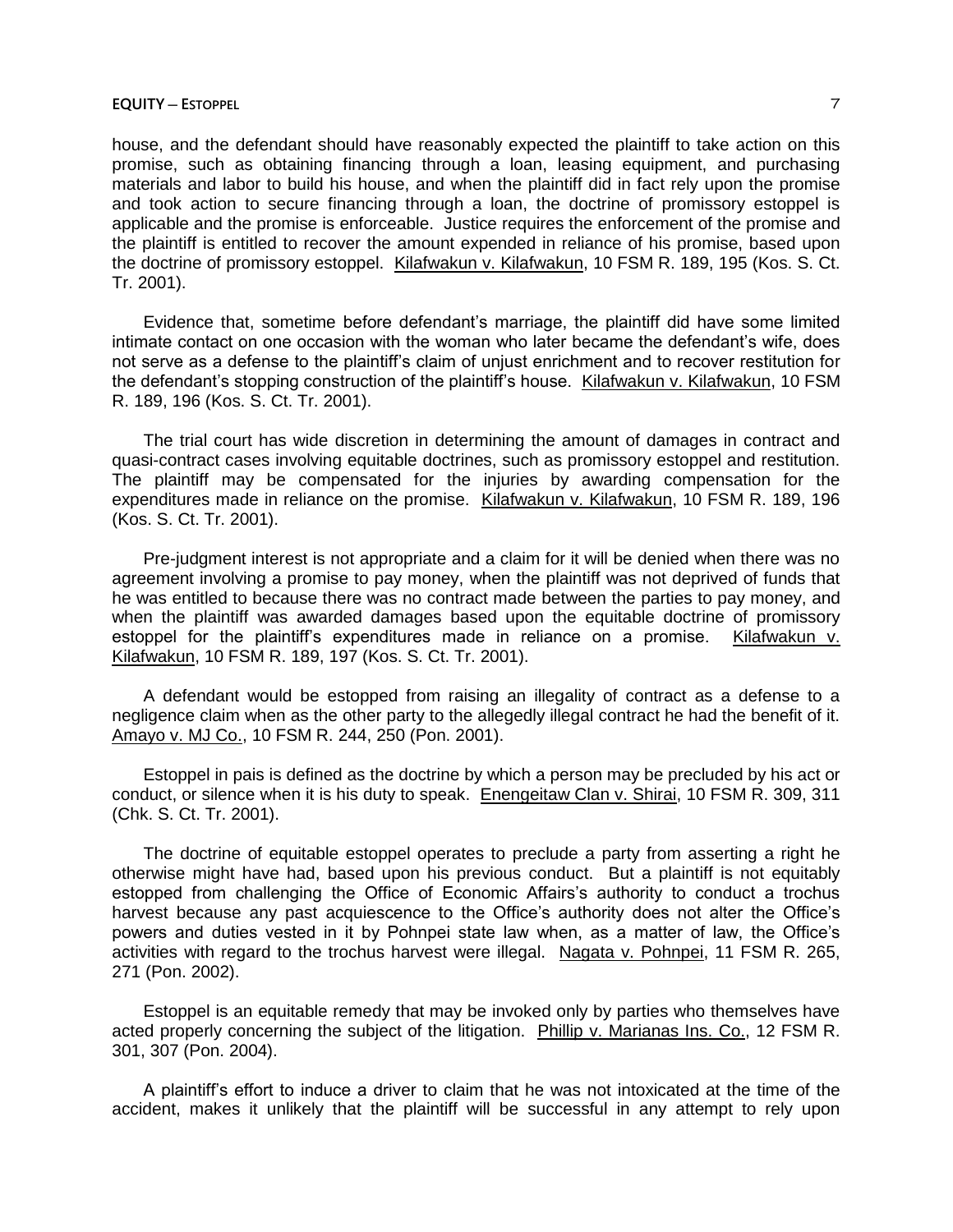equitable doctrines in the litigation, especially when it cannot be said that no genuine issue of material fact exists, and that on the basis of estoppel the plaintiff is entitled to judgment as a matter of law. Phillip v. Marianas Ins. Co., 12 FSM R. 301, 307 (Pon. 2004).

Detrimental reliance is subsumed within estoppel. A party seeking to invoke the equitable estoppel doctrine must prove that 1) a defendant made representations or statements; 2) the plaintiff reasonably relied upon the representations; and 3) the plaintiff will be harmed if estoppel is not allowed. AHPW, Inc. v. Pohnpei, 14 FSM R. 188, 191 (Pon. 2006).

To claim promissory estoppel a party must prove that 1) a promise was made; 2) the promisor should reasonably have expected the promise to induce actions of a definite and substantial character; 3) the promise did in fact induce such action; and 4) the circumstances require the enforcement of the promise to avoid injustice. Elements 3 and 4 are sometimes referred to collectively as "detrimental reliance." Misrepresentation, too, contains the elements of reasonable reliance and damages. AHPW, Inc. v. Pohnpei, 14 FSM R. 188, 191-92 (Pon. 2006).

Equitable estoppel is (and should be) applied to governments in the FSM when this is necessary to prevent manifest injustice and when the interests of the public will not be significantly prejudiced. But a party asserting equitable estoppel against the government must prove more than is required when it is asserted against a private entity. The government may not be estopped on the same terms as any other litigant. AHPW, Inc. v. Pohnpei, 14 FSM R. 188, 192 (Pon. 2006).

Another element must be established when a party asserts estoppel against the government ─ affirmative misconduct on the government's part. "Affirmative misconduct" has never been clearly defined by any court. This much, however, is clear. The misconduct complained of must be "affirmative," which indicates more than mere negligence is required. AHPW, Inc. v. Pohnpei, 14 FSM R. 188, 192 (Pon. 2006).

"Detrimental reliance" requires, at the very least, that a party has changed its position for the worse as a consequence of the government's purported misconduct. AHPW, Inc. v. Pohnpei, 14 FSM R. 188, 192 (Pon. 2006).

When the defendant affirmatively signed a Letter of Commitment that it would issue the plaintiff a permit to purchase the first 60 metric tons of shell from the Pohnpei reefs during each annual trochus harvest and made other promises or representations that there would be a trochus harvest and the plaintiff reasonably relied upon these representations that there would be a trochus harvest and, until it finally stopped business in 1998, kept employees on so that it would be ready to go back into the trochus button business, the defendant is liable. AHPW, Inc. v. Pohnpei, 14 FSM R. 188, 192 (Pon. 2006).

The doctrine of detrimental reliance is summarized as a promise which the promisor should reasonably expect to induce action or forbearance on the part of the promisee, and which does induce such action or forbearance is binding if justice requires enforcement of the promise. The remedy for breach may be limited as justice requires. In other words, when a person justifiably and reasonably relies on a promise, then the promise will be enforced if it is the only way to avoid injustice. Siba v. Noah, 15 FSM R. 189, 195-96 (Kos. S. Ct. Tr. 2007).

When the plaintiff performed his part of the agreement by providing goods and cash to the a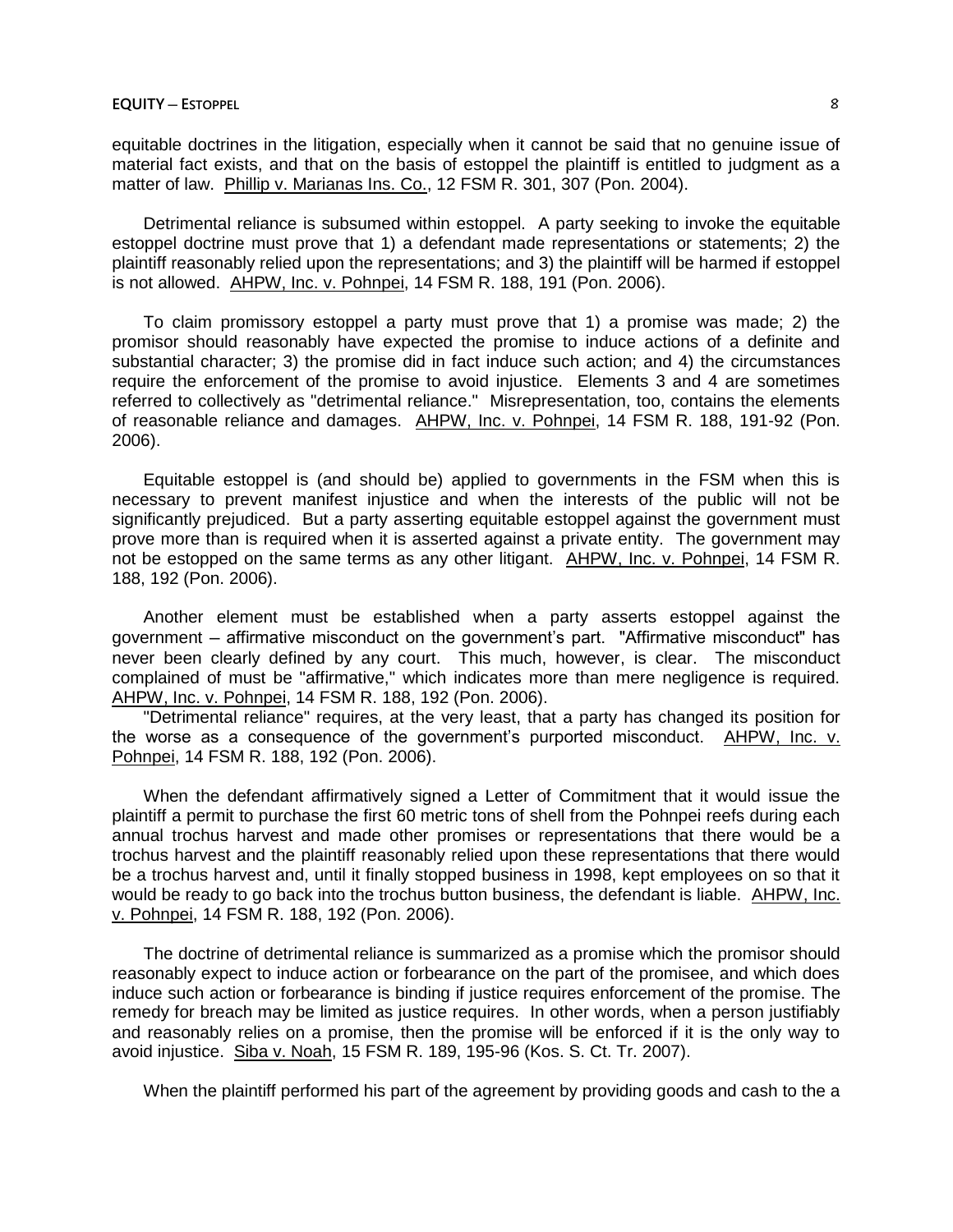defendant believing the boundary of his land would be extended and he timely filed a subdivision request with the Land Commission and completed building a house on the land, in expectation of receiving title; when the defendant accepted the goods and cash and another defendant received title to the land from that defendant and others, including the portion the plaintiff was to receive; and when the other defendant accepted title to both parcels, but knew that the plaintiff was entitled to a portion of the land and had requested the subdivision, applying the doctrine of unjust enrichment, the other defendant has been unjustly enriched at the plaintiff's expense. To end the other defendant's unjust enrichment, the remedy is to issue title to the plaintiff for the portion of the land he was to receive in 1987 and leave title to the remaining land with the other defendant. An application of the doctrine of detrimental reliance affords the same remedy. Siba v. Noah, 15 FSM R. 189, 196 (Kos. S. Ct. Tr. 2007).

Under the doctrine of equitable estoppel, or estoppel in pais, a person may sometimes be precluded by his act or conduct or silence when he has a duty to speak, from asserting a right which he otherwise would have had. However, this equitable doctrine applies only when justice demands intervention on behalf of a person misled by the conduct of the party estopped. The equitable estoppel doctrine should be applied to Federated States of Micronesia governments when this is necessary to prevent manifest injustice and when the interests of the public will not be significantly prejudiced. FSM v. Katzutoku Maru, 15 FSM R. 400, 403-04 (Pon. 2007).

No estoppel can arise from an act or a representation if it was not intended to have the effect claimed and if, from its nature or from the time when, or the circumstances under which, it was done or made, it would be unreasonable to attribute such effect to it or when the party claiming to have been misled was aware of the facts which he now insists the other party should have told him, or could reasonably have been expected to learn the facts. FSM v. Katzutoku Maru, 15 FSM R. 400, 404 (Pon. 2007).

Detrimental reliance is subsumed within estoppel. A party seeking to invoke the equitable estoppel doctrine must prove that 1) a defendant made representations or statements; 2) the plaintiff reasonably relied upon the representations; and 3) the plaintiff will be harmed if estoppel is not allowed. John v. Chuuk Public Utility Corp., 16 FSM R. 226, 228 (Chk. 2008).

To claim promissory estoppel a party must prove that 1) a promise was made; 2) the promisor should reasonably have expected the promise to induce actions of a definite and substantial character; 3) the promise did in fact induce such action; and 4) the circumstances require the enforcement of the promise to avoid injustice. Elements 3 and 4 are sometimes referred to collectively as "detrimental reliance." Detrimental reliance requires, at the very least, that a party has changed its position for the worse as a consequence of the defendant's purported misconduct. John v. Chuuk Public Utility Corp., 16 FSM R. 226, 228 (Chk. 2008).

When there is no evidence before the court that, if it were not for the employer's maintaining life insurance for the employees, the employee would have either quit his job and taken a job with a different employer that provided life insurance benefits or that he would have purchased his own life insurance policy from another source, the employee's widow cannot recover on a promissory estoppel or detrimental reliance theory since she cannot show that the employee relied on the employer's alleged promise to provide life insurance and her mere assertion, first made in her closing argument, that had they known they might have found another policy is insufficient to prove reliance. John v. Chuuk Public Utility Corp., 16 FSM R. 226, 228 (Chk. 2008).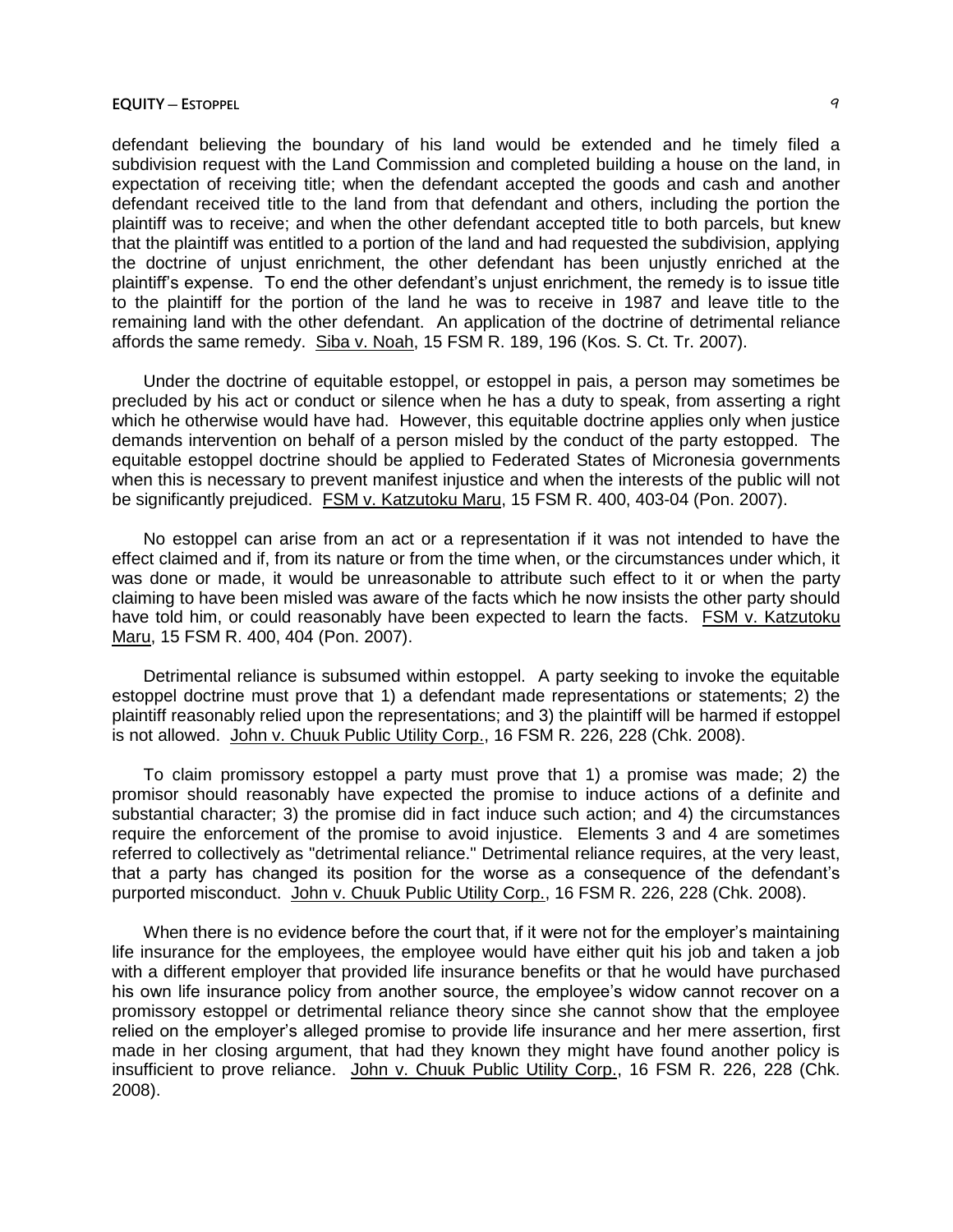Collateral estoppel prevents the land claimants from disputing, in this appeal, the existence of a *kewosr* transfer because collateral estoppel bars a party from relitigating an issue determined against that party in an earlier action, even if the second action differs significantly from the first one, and the court's 1997 decision between the same parties precludes the claimants from arguing that no *kewosr* transfer occurred or that the land could not have been transferred by *kewosr*. Heirs of Mackwelung v. Heirs of Mongkeya, 16 FSM R. 368, 375 (Kos. S. Ct. Tr. 2009).

A trial court has wide discretion in determining the amount of damages in contract and quasi-contract cases involving equitable doctrines, such as promissory estoppel and restitution and the plaintiff may be compensated for the injuries by awarding compensation for the expenditures made in reliance on the promise. Chuuk v. Actouka Executive Ins. Underwriters, 18 FSM R. 111, 120 (App. 2011).

A party seeking to invoke the equitable estoppel doctrine must prove that 1) a defendant made representations or statements; 2) the plaintiff reasonably relied upon the representations; and 3) the plaintiff will be harmed if estoppel is not allowed, and to claim promissory estoppel a party must prove that 1) a promise was made; 2) the promisor should reasonably have expected the promise to induce actions of a definite and substantial character; 3) the promise did in fact induce such action; and 4) the circumstances require the enforcement of the promise to avoid injustice. But a party asserting equitable estoppel against a government must prove more than is required when it is asserted against a private entity because the government may not be estopped on the same terms as any other litigant since another element must be established when a party asserts estoppel against the government - affirmative misconduct on the government's part. Chuuk v. Actouka Executive Ins. Underwriters, 18 FSM R. 111, 120 (App. 2011).

When Actouka relied on Chuuk's promises that the premium payments would be forthcoming and advanced the premium to keep the policy in force and it was reasonable for Actouka to rely on Chuuk's promise (especially in 1996) because Chuuk had always paid late in previous years (1988-95) and Chuuk should have expected that Actouka would keep the policy in force based on past performance and course of dealing; when enforcement of the promise would avoid the injustice that Actouka had to advance payment to keep the policy in force for the other governments operating FSM-owned ships and when Chuuk's affirmative misconduct was its misleading communications to Actouka that the premium money was available and that Actouka would be paid soon, equitable estoppel and detrimental reliance may apply. Chuuk v. Actouka Executive Ins. Underwriters, 18 FSM R. 111, 120 (App. 2011).

The running of a statute of limitations can be tolled — suspended — by certain events. A defendant's wrongful conduct can, as a form of estoppel, toll or suspend the running of a statute of limitations ─ for instance, a defendant would be estopped from raising a statute of limitations defense when, by his wrongful conduct, he induced the plaintiff not to sue until the statute of limitations had run out. Iwo v. Chuuk, 18 FSM R. 252, 254 (Chk. 2012).

When it has not been shown, that the three-and-a-half-year time period, by itself, was an inexcusable delay and when it has not been shown, instead of merely speculating, that the delay has resulted in prejudice to the defendants, the defendants cannot be granted summary judgment on their laches defense and for the same reasons, they must also be denied summary judgment on their estoppel and waiver defense. Tarauo v. Arsenal, 18 FSM R. 270, 273 (Chk.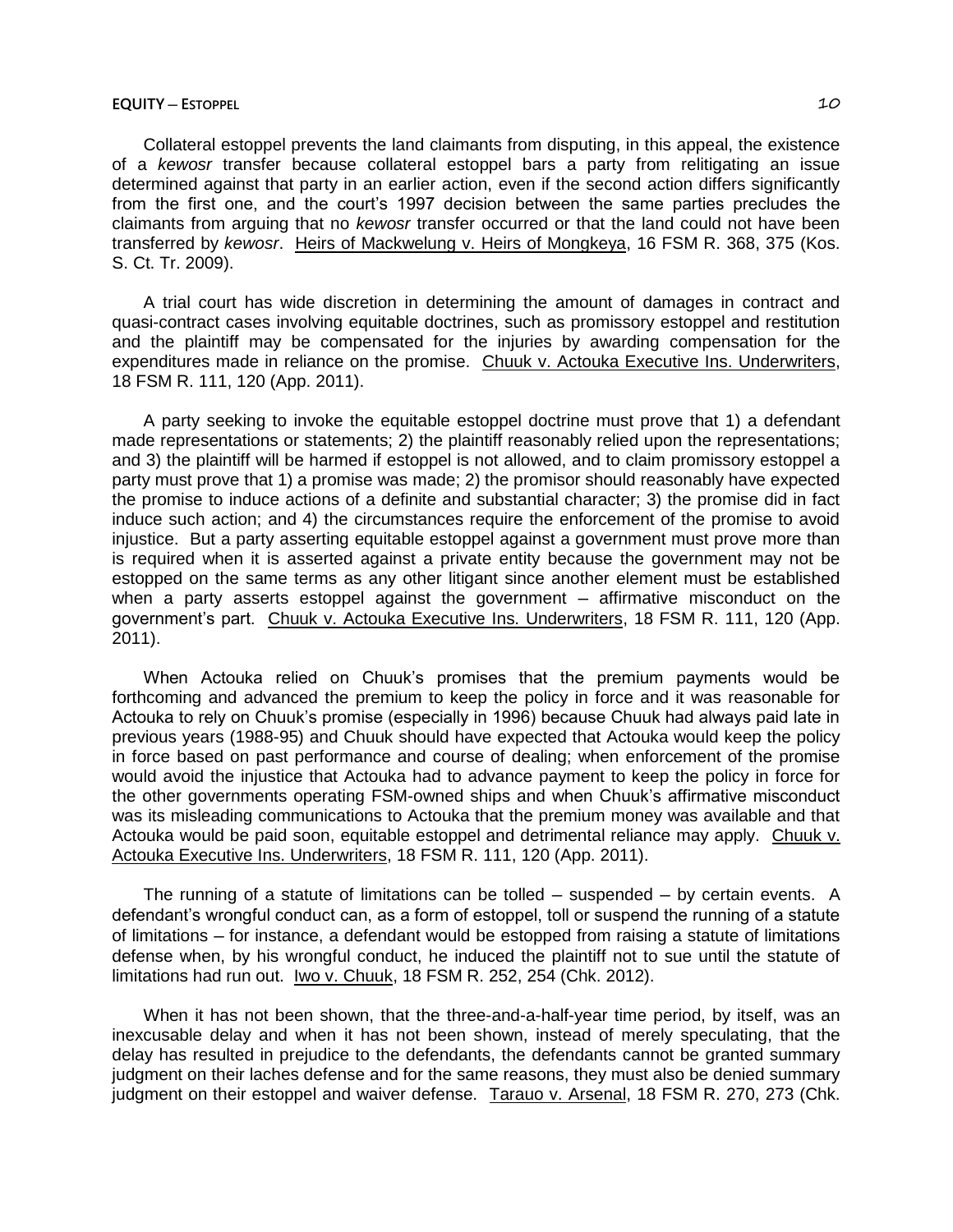2012).

An estoppel and waiver affirmative defense requires a long non-assertion of one's rights by the plaintiff and the defendant's reliance on that non-assertion to its detriment, but there can be no estoppel when there is no prejudice to the party claiming it. Tarauo v. Arsenal, 18 FSM R. 270, 273-74 (Chk. 2012).

Under the doctrine of equitable estoppel, a person may sometimes be precluded by his act or conduct, or silence when he has a duty to speak, from asserting a right which he otherwise would have had, and this equitable doctrine will apply only when justice demands intervention on behalf of a person misled by the conduct of the party estopped. Iriarte v. Individual Assurance Co., 18 FSM R. 340, 363 (App. 2012).

A party seeking to invoke the equitable estoppel doctrine must prove that 1) another party made representations or statements; 2) the party reasonably relied upon the representations; and 3) the party will be harmed if estoppel is not allowed. Iriarte v. Individual Assurance Co., 18 FSM R. 340, 363 (App. 2012).

One essential element of equitable estoppel so far as the party to be estopped is concerned, is that he should have intended, or at least expected, that his conduct on which it is sought to predicate the estoppel should be acted upon by the other party or by other persons. Iriarte v. Individual Assurance Co., 18 FSM R. 340, 363 (App. 2012).

The burden of proof is on the party alleging and relying on estoppel. Iriarte v. Individual Assurance Co., 18 FSM R. 340, 363 (App. 2012).

Equitable estoppel is based on fraudulent conduct or fraudulent result. One must knowingly take a position with intention that it be acted upon, and reliance thereon by another to his prejudice. Iriarte v. Individual Assurance Co., 18 FSM R. 340, 363 (App. 2012).

The application of the doctrine of equitable estoppel generally requires an express representation made by the party estopped and relied upon by another party who changes his position to his detriment. Iriarte v. Individual Assurance Co., 18 FSM R. 340, 363 (App. 2012).

Estoppel is to be applied against wrongdoers, not the victim of a wrong. Iriarte v. Individual Assurance Co., 18 FSM R. 340, 363 (App. 2012).

Since estoppel is an equitable remedy that may be invoked only by parties who themselves have acted properly concerning the subject of the litigation, a defendant cannot prevail on this defense when it behaved improperly by cashing checks made out to the plaintiff without the plaintiff's express authorization and when it did not reasonably rely on any statement by the plaintiff. Iriarte v. Individual Assurance Co., 18 FSM R. 340, 363 (App. 2012).

Equitable estoppel has been defined simply as the familiar principle that where one of two innocent persons must suffer by the acts of a third, he who has enabled such third person to occasion the loss, must sustain it. Iriarte v. Individual Assurance Co., 18 FSM R. 340, 363 (App. 2012).

When the defendants must show detrimental reliance on the plaintiffs' waiver of exclusive possession of a town lot in order to establish the affirmative defense of equitable estoppel, the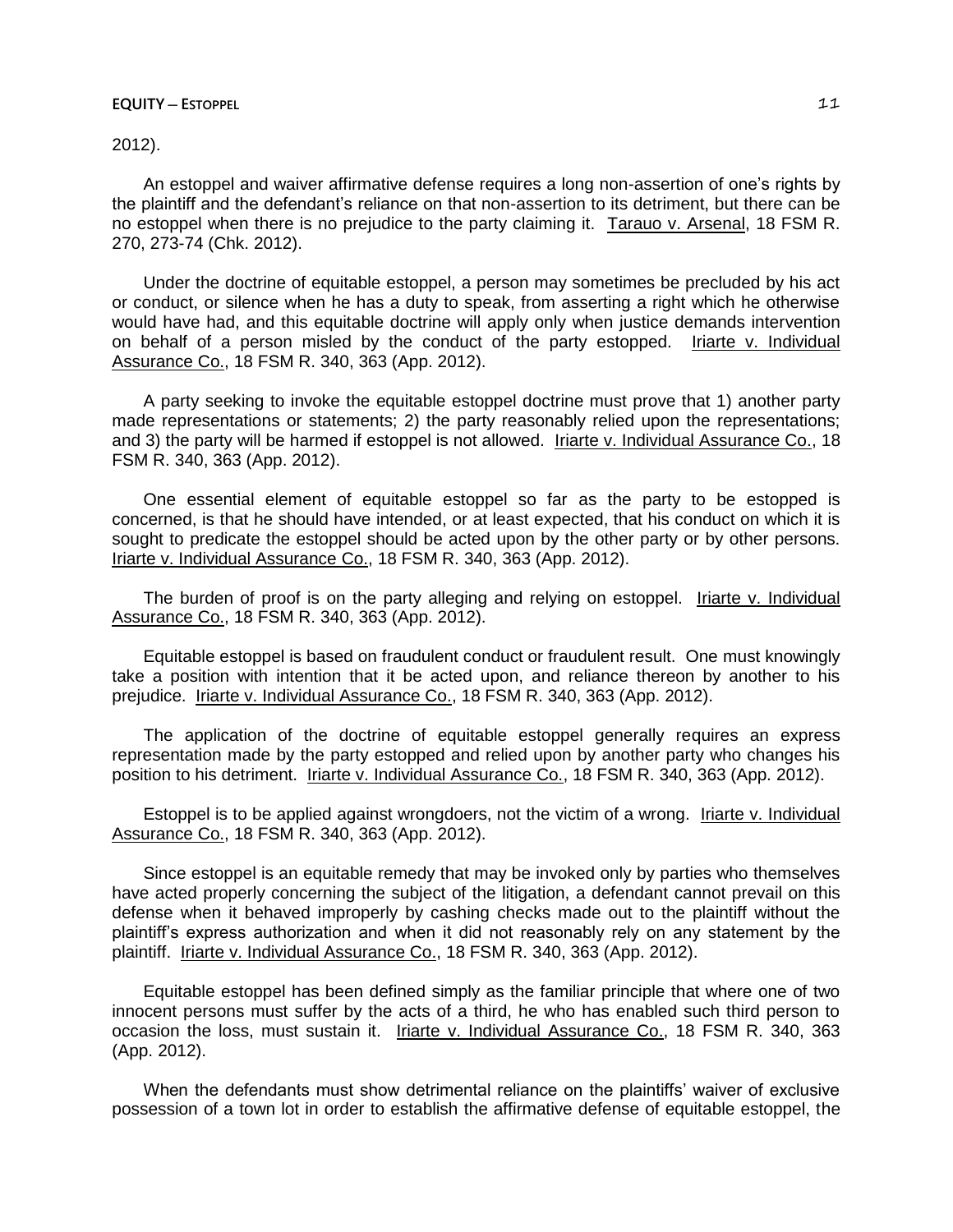defendants' argument that burying a family member on the property in 2002 constituted detrimental reliance must fail because burying the family member on the property did not change the defendants' position to their detriment, and they fail to demonstrate that they buried him in reliance on the waiver from the plaintiffs. Harden v. Inek, 19 FSM R. 278, 281 (Pon. 2014).

Injury, detriment, or prejudice to the party claiming the estoppel is one of the essential elements of an equitable estoppel. Harden v. Inek, 19 FSM R. 278, 281 (Pon. 2014).

To claim promissory estoppel a party must prove that: 1) a promise was made; 2) the promisor should reasonably have expected the promise to induce actions of a definite and substantial character; 3) the promise did in fact induce such action; and 4) the circumstances require the enforcement of the promise to avoid injustice. Elements 3) and 4) are sometimes referred to collectively as "detrimental reliance." Misrepresentation, too, contains the elements of reasonable reliance and damages. Johnny v. Occidental Life Ins., 19 FSM R. 350, 358 (Pon. 2014).

The promises made by the insurer's agents bind the insurer and must be enforced in order to avoid manifest injustice because if the plaintiff had enrolled her daughter under a separate cancer policy, she would have been covered under her own policy, but instead, the agent's misrepresentation caused her to keep her daughter under her cancer policy, making the daughter ineligible at the time she was diagnosed with cancer because she did not qualify as a covered family member under that policy's provisions. Johnny v. Occidental Life Ins., 19 FSM R. 350, 359 (Pon. 2014).

A plaintiff's claim under a promissory estoppel and detrimental reliance cause of action is supported when the plaintiff has timely paid the insurance premiums since 1996; when her reasonable expectation was that she and her dependents would receive life and cancer insurance coverage; when she expected that, as an insured, that the insurer's agents would provide her with accurate and reliable information about the policies, which would include when a dependent is no longer covered and what steps to take when coverage has ceased; when the insurer did not fulfill these expectations, to the detriment of her and her dependents; and when, if the insurer had properly advised her, she would have had the opportunity to take out a separate cancer policy for her daughter and her daughter would have been eligible for cancer policy benefits once she was diagnosed with cancer in 2009. Johnny v. Occidental Life Ins., 19 FSM R. 350, 359-60 (Pon. 2014).

A claim that since the property is part of the late patriarch's estate and the state probate proceeding is still pending, the real property still belongs to this decedent, is belied by the fact that the decedent died on August 23, 1997, yet this did not prevent the defendants from pledging the property as collateral for a December 22, 1997 loan, or prevent, after the corporation's formation on October 20, 2004, the administratrix of this decedent's estate and the corporation's chairperson/president from notifying the bank on November 2, 2004, of the corporation's ownership of the subject real estate and businesses. FSM Dev. Bank v. Christopher Corp., 20 FSM R. 98, 103-04 (Chk. 2015).

A corporation, by having accepted the benefit of the contract, may be estopped to deny an officer's authority to act on its behalf. FSM Dev. Bank v. Christopher Corp., 20 FSM R. 98, 104 (Chk. 2015).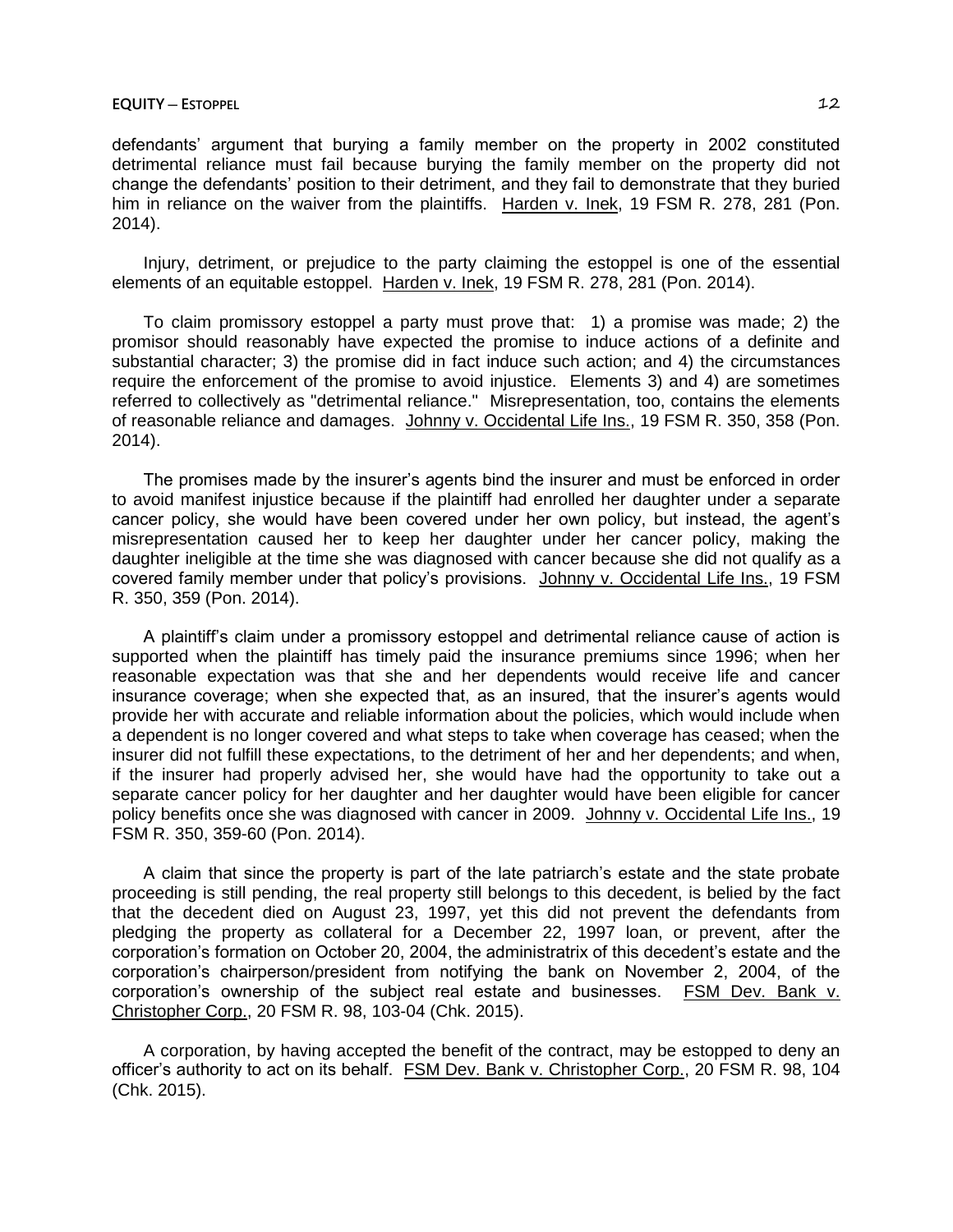To claim promissory estoppel a party must prove that 1) a promise was made; 2) the promisor should reasonably have expected the promise to induce actions of a definite and substantial character; 3) the promise did in fact induce such action; and 4) the circumstances require the enforcement of the promise to avoid injustice. Elements 3 and 4 are usually referred to collectively as "detrimental reliance," and detrimental reliance requires, at the very least, that a party has changed its position for the worse as a consequence of the defendant's purported misconduct. A finding of detrimental reliance does not depend upon finding any agreement or consideration. Occidental Life Ins. Co. v. Johnny, 20 FSM R. 420, 429 (App. 2016).

When the supposed "promise" might better be characterized as a careless misrepresentation, the plaintiff has failed to prove one of promissory estoppel's four elements. Occidental Life Ins. Co. v. Johnny, 20 FSM R. 420, 429 (App. 2016).

Estoppel is an equitable doctrine which may be invoked only by parties who themselves have acted properly concerning the subject matter of the litigation. Eot Municipality v. Elimo, 20 FSM R. 482, 490 (Chk. 2016).

Estoppel is to be applied against wrongdoers, not the victim of a wrong. Eot Municipality v. Elimo, 20 FSM R. 482, 490 (Chk. 2016).

Estoppel constitutes a doctrine which may be only be invoked by parties who themselves have acted properly concerning the subject matter of the litigation, and is a doctrine by which a person may be precluded by his act or conduct or silence, when it is his duty to speak. Ehsa v. FSM Dev. Bank, 20 FSM R. 498, 510 (App. 2016).

When, during a span of four plus years, the judgment debtors never even hinted that subject-matter jurisdiction was an unsettling issue and acquiesced to the trial court's rulings and implied a recognition of the judgment, the venerable legal concept of equitable estoppel applies since the judgment creditor relied on that conduct or more appropriately, lack thereof. Ehsa v. FSM Dev. Bank, 20 FSM R. 498, 511 (App. 2016).

Intentional misrepresentation, negligent misrepresentation, and promissory estoppel all contain elements of detrimental reliance. FSM Dev. Bank v. Gilmete, 21 FSM R. 159, 178 n.11 (Pon. 2017).

To claim promissory estoppel a party must prove that 1) a promise was made; 2) the promisor should reasonably have expected the promise to induce actions of a definite and substantial character; 3) the promise did in fact induce such action; and 4) the circumstances require the enforcement of the promise to avoid injustice. FSM Dev. Bank v. Gilmete, 21 FSM R. 159, 179 (Pon. 2017).

Since no estoppel can arise from an act or a representation if it was not intended to have the effect claimed and if, from its nature or from the time when, or the circumstances under which, it was done or made, it would be unreasonable to attribute such effect to it, and since the employee cannot show that his employer's alleged promise to him in 2008 was made with the intention that he take out a substantial home construction loan some three years later, (or some other action of a similar nature), his promissory estoppel claim must fail. FSM Dev. Bank v. Gilmete, 21 FSM R. 159, 179 (Pon. 2017).

If an importer, correctly reporting the types, quantities, and values of the dutiable goods,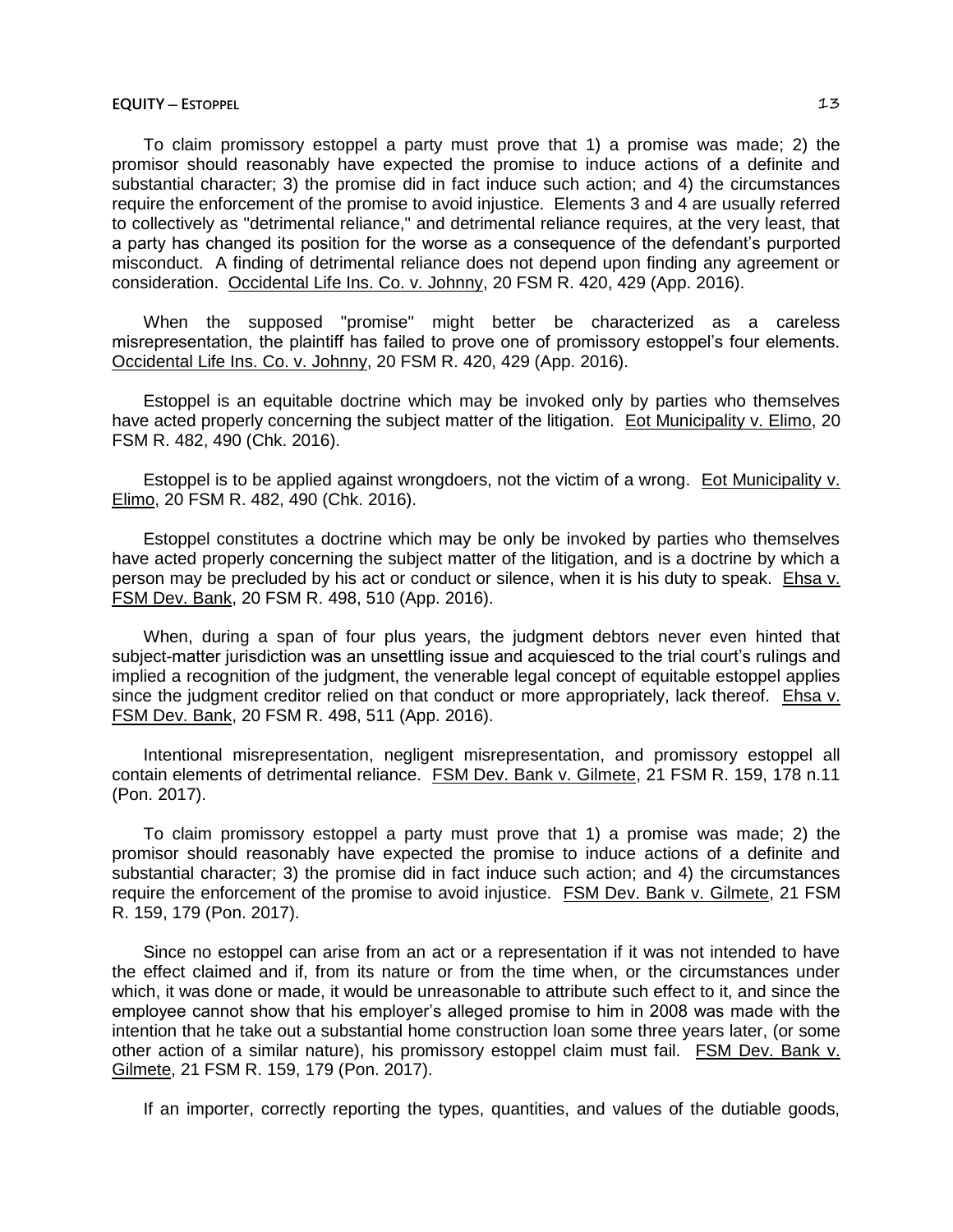were to prove that it was affirmatively misled by customs officials to understate the amount of duty due, it may have an equitable estoppel claim against the government. Laxmi Enterprises v. FSM Dep't of Fin. & Admin., 21 FSM R. 601, 603 (Chk. 2018).

Appellate review of the equitable defenses of estoppel and waiver is similar to appellate review of a laches equitable defense since they are mixed questions of law and fact. An appellate court reviews an equitable estoppel defense for clear error for any factual findings and uses an abuse of discretion standard to review its application. Alik v. Heirs of Alik, 21 FSM R. 606, 616 (App. 2018).

The doctrines of laches and estoppel are closely allied. Laches is a form of equitable estoppel based on an unreasonable delay by a party in asserting a right. Alik v. Heirs of Alik, 21 FSM R. 606, 622 (App. 2018).

While laches focuses on the reasonableness of the plaintiff's delay in suit, equitable estoppel focuses on what the defendant reasonably has been led to believe from the plaintiff's conduct. While laches requires the passage of an unreasonable period of time in filing suit, estoppel does not. While estoppel requires reliance, laches generally does not. Alik v. Heirs of Alik, 21 FSM R. 606, 622 (App. 2018).

When there was no evidence, particularly undisputed evidence, that the plaintiffs' conduct led the defendants to reasonably believe or to rely on that conduct, summary judgment on an estoppel defense was inappropriate because a determination of estoppel generally involves questions of fact. Alik v. Heirs of Alik, 21 FSM R. 606, 622-23 (App. 2018).

Generally, the equitable defense of laches is only available to a defendant when the plaintiff has sought some form of equitable relief and is not available as a defense against actions at law. Because an action on a judgment is an action at law, the equitable defense of laches is not available as a matter of law. The same is true for an estoppel defense. FSM Dev. Bank v. Carl, 22 FSM R. 365, 374 (Pon. 2019).

A helicopter owner will be estopped from asserting that the U.S. lacked jurisdiction or authority over the helicopter that it had registered with the U.S., and from asserting that it did not have to comply with the U.S.'s applicable regulations or U.S. aviation law. It should not now be able to assert that the U.S. has no jurisdiction over its helicopter when it registered that helicopter with the U.S. and maintained its U.S. registration thereafter and derived whatever benefits that the U.S. registration afforded. In re Wrecked/Damaged Helicopter, 22 FSM R. 447, 459 (Pon. 2020).

While it is true that parties cannot confer or divest a court of jurisdiction by stipulation or by assumption, a helicopter buyer who had to register that helicopter somewhere (some country) and chose to register it in the U.S., will be estopped from denying the U.S.'s regulatory authority over its helicopter. In re Wrecked/Damaged Helicopter, 22 FSM R. 447, 459 (Pon. 2020).

Equitable estoppel (and unclean hands) is based on the other party's alleged misrepresentation or misconduct, this ground for relief can only be sought through Rule 60(b)(3), and that rule, as noted above, has a one-year absolute time limit, and that time limit expired four and a half months before the defendant filed his motion. FSM Dev. Bank v. Talley, 22 FSM R. 587, 594-95 (Kos. 2020).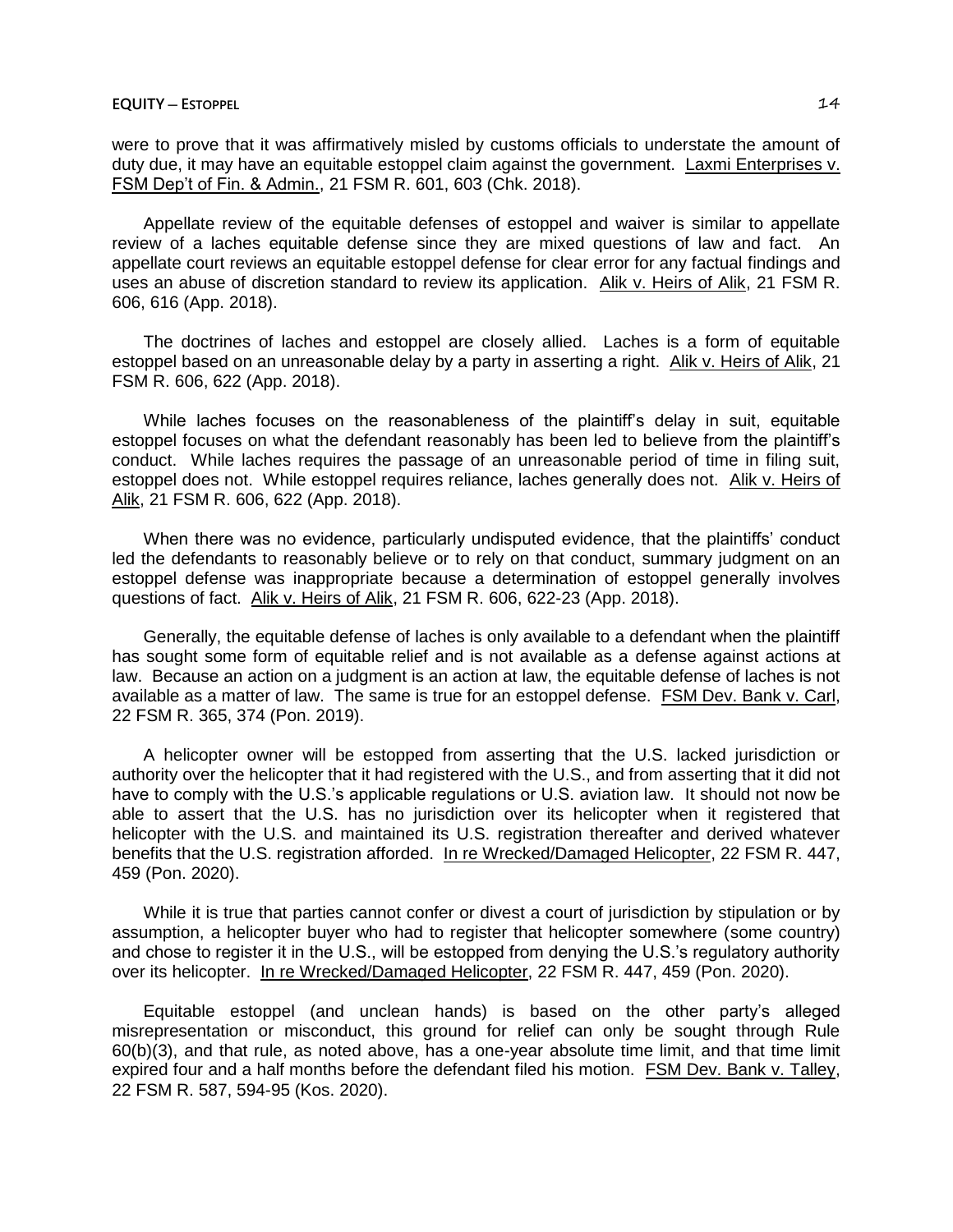### **EQUITY ─ LACHES** 15

# ─ Laches

Laches and estoppel are equitable doctrines which may be invoked only by parties who themselves have acted properly concerning the subject matter of the litigation. Ponape Transfer & Storage v. Federated Shipping Co., 3 FSM R. 174, 178 (Pon. 1987).

Although final judgment in a case has been entered by the Trust Territory High Court, because any effort by a party to have the High Court consider its own jurisdiction would have been futile, it is procedurally fair to later afford the party an opportunity to question that jurisdiction. United Church of Christ v. Hamo, 4 FSM R. 95, 118-19 (App. 1989).

Laches is a tool courts use to limit a party's rights when they have not been timely asserted, such that it is unfair for the court to now redress them. The period of time may be less than the statutory limitations period and each case must be judged on a case by case basis for fundamental fairness. Palik v. Kosrae, 5 FSM R. 147, 155 (Kos. S. Ct. Tr. 1991).

Where there is a long delay in moving for certification of an issue and it appears the motion's sole purpose is to cause further delay, the doctrine of laches may bar the granting of the motion. Youngstrom v. Youngstrom, 5 FSM R. 335, 337-38 (Pon. 1992).

The elements of the equitable defense of laches include, at a minimum, inexcusable delay or lack of diligence by the plaintiff in bringing suit, and injury to the defendant from the plaintiff's inaction. For the delay to have been inexcusable, the plaintiff has to have known or had notice of the defendant's conduct giving rise to the cause of action and had an opportunity to bring suit. Mid-Pacific Constr. Co. v. Semes (II), 6 FSM R. 180, 185-86 (Pon. 1993).

The equitable defense of laches is not available to a defendant who has not shown inexcusable delay by the plaintiff in bringing suit and injury to the defendant as a result. Mid-Pacific Constr. Co. v. Semes (II), 6 FSM R. 180, 186 (Pon. 1993).

The basic elements of the doctrine of laches are 1) inexcusable delay or lack of diligence by the plaintiff in bringing suit, and 2) injury or prejudice to the defendant from plaintiff's delay. Delay is inexcusable when the plaintiff knew or had notice of defendant's conduct giving rise to plaintiff's cause of action, and had prior opportunity to bring suit. Nahnken of Nett v. United States (III), 6 FSM R. 508, 522 (Pon. 1994).

Where the plaintiff did know or should have known of defendants' claims for at least a decade, defendants should not have to be hauled into court to relitigate issues decided over ten years before because it is prejudicial to the defendants who had a reasonable right to assume that the TT High Court appellate decision had closed the matter in 1982. Nahnken of Nett v. United States (III), 6 FSM R. 508, 523 (Pon. 1994).

Although the doctrine of laches cannot be asserted against government land, where suit is prosecuted in the name of a government by a private individual laches may apply as a bar. Nahnken of Nett v. United States (III), 6 FSM R. 508, 523 (Pon. 1994).

The doctrine of adverse possession is unrelated to the defense of laches. Nahnken of Nett v. Pohnpei, 7 FSM R. 171, 176 n.8 (Pon. 1995).

The two elements to a laches defense are inexcusable delay or lack of diligence by a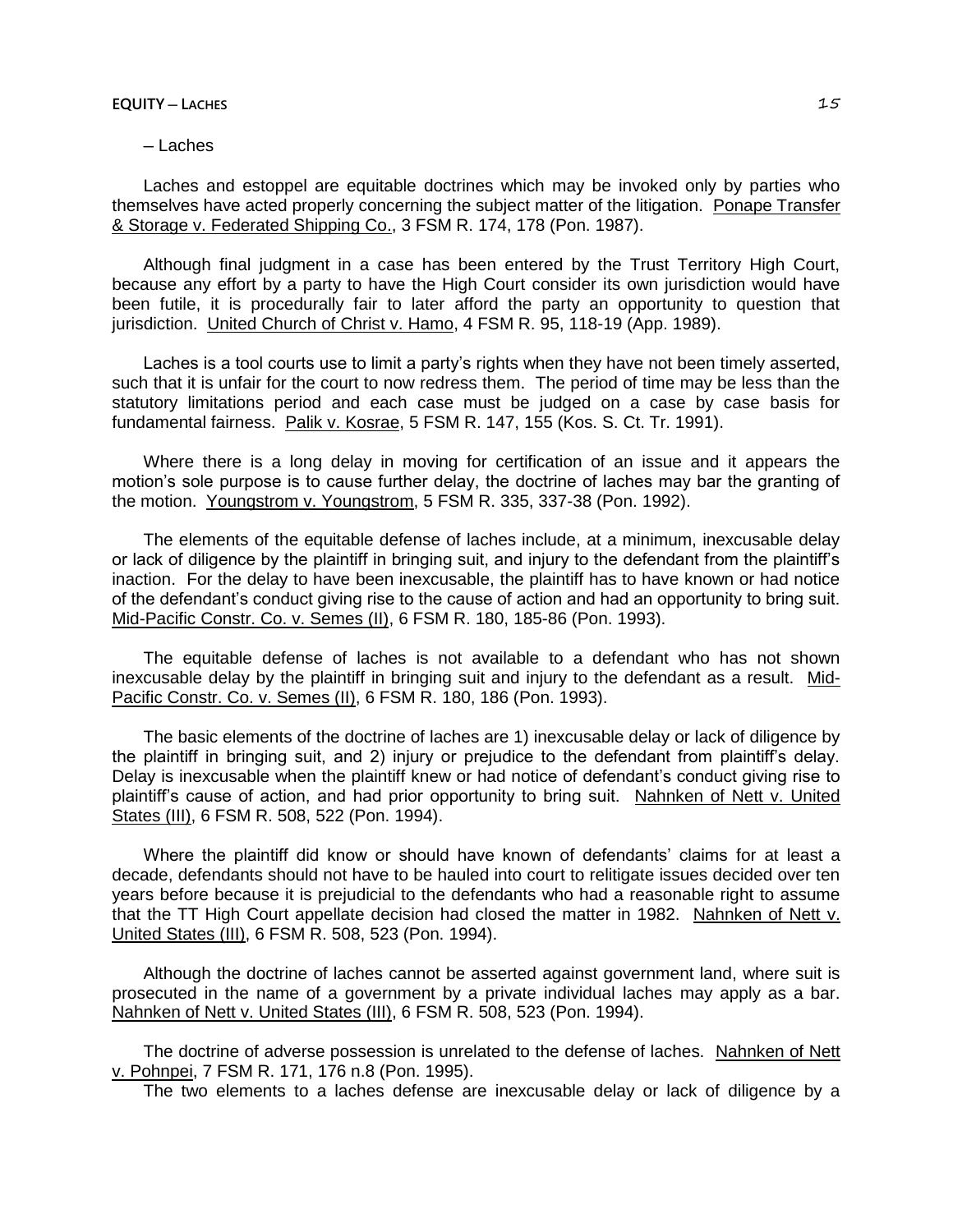plaintiff in bringing suit, and injury or prejudice to the defendant from the plaintiff's delay. Inexcusable delay exists when plaintiff knew or had notice of the defendant's conduct which gave rise to plaintiff's cause of action, had an opportunity to bring suit, but failed to do so. Nahnken of Nett v. Pohnpei, 7 FSM R. 171, 177 (Pon. 1995).

The determination whether a plaintiff's delay in bringing suit is sufficient to justify the application of laches is made on a case by case basis. Nahnken of Nett v. Pohnpei, 7 FSM R. 171, 178 (Pon. 1995).

Where plaintiff inexcusably waited fifteen years after accrual of cause of action and prejudiced the state by allowing it to make substantial costly improvements the doctrine of laches will bar plaintiff's claims. Nahnken of Nett v. Pohnpei, 7 FSM R. 171, 178 (Pon. 1995).

The doctrine of laches may not be used as a defense against the government in an action brought by the government, but may be used as a defense by the government against a suit brought by a private party. Nahnken of Nett v. Pohnpei, 7 FSM R. 171, 179 (Pon. 1995).

A party whose conduct regarding the subject of the litigation is unconscionable, or its actions constitute deceit, fraud, or misrepresentation has unclean hands and thus may not invoke the equitable defense of laches. Nahnken of Nett v. Pohnpei, 7 FSM R. 171, 180 (Pon. 1995).

The equitable defense of laches and the statute of limitations are neither synonymous nor mutually exclusive. Unlike statutes of limitation, which forever bar an action after a fixed period of time, laches depends upon considerations of fairness, justice, and equity, and is invoked when the applicable statute of limitations has not yet expired. Nahnken of Nett v. Pohnpei, 7 FSM R. 171, 181 (Pon. 1995).

Laches and the statute of limitations are two different defenses. The statue of limitations defense has only one element — the passage of a specific statutory amount of time while the equitable defense of laches has two elements - the passage of a nonspecific amount of time during which the plaintiff engages in inexcusable delay or lack of diligence in bringing suit, and resulting prejudice to the defendant. Laches is always applied separate from and irrespective of the statute of limitations. Nahnken of Nett v. Pohnpei, 7 FSM R. 485, 489 (App. 1996).

Laches is a mixed question of law and fact. Whether the elements of laches have been established in any particular case is one of fact depending on the circumstances, and calls for the exercise of a sound discretion by the trial court. But whether, in view of the established facts, relief is to be denied—that is, whether it would be inequitable or unjust to the defendant to enforce the complainant's right-is a question of law. Nahnken of Nett v. Pohnpei, 7 FSM R. 485, 489 (App. 1996).

An abuse of discretion standard is used to review whether the elements of laches have been established, but the question of law – whether it would be inequitable or unjust to the defendant to enforce the complainant's right is reviewed *de novo*. Nahnken of Nett v. Pohnpei, 7 FSM R. 485, 489 (App. 1996).

In order for a plaintiff to be charged with inexcusable delay or lack of diligence the plaintiff must have had knowledge of the facts that gave rise to his claim. Ordinarily, actual knowledge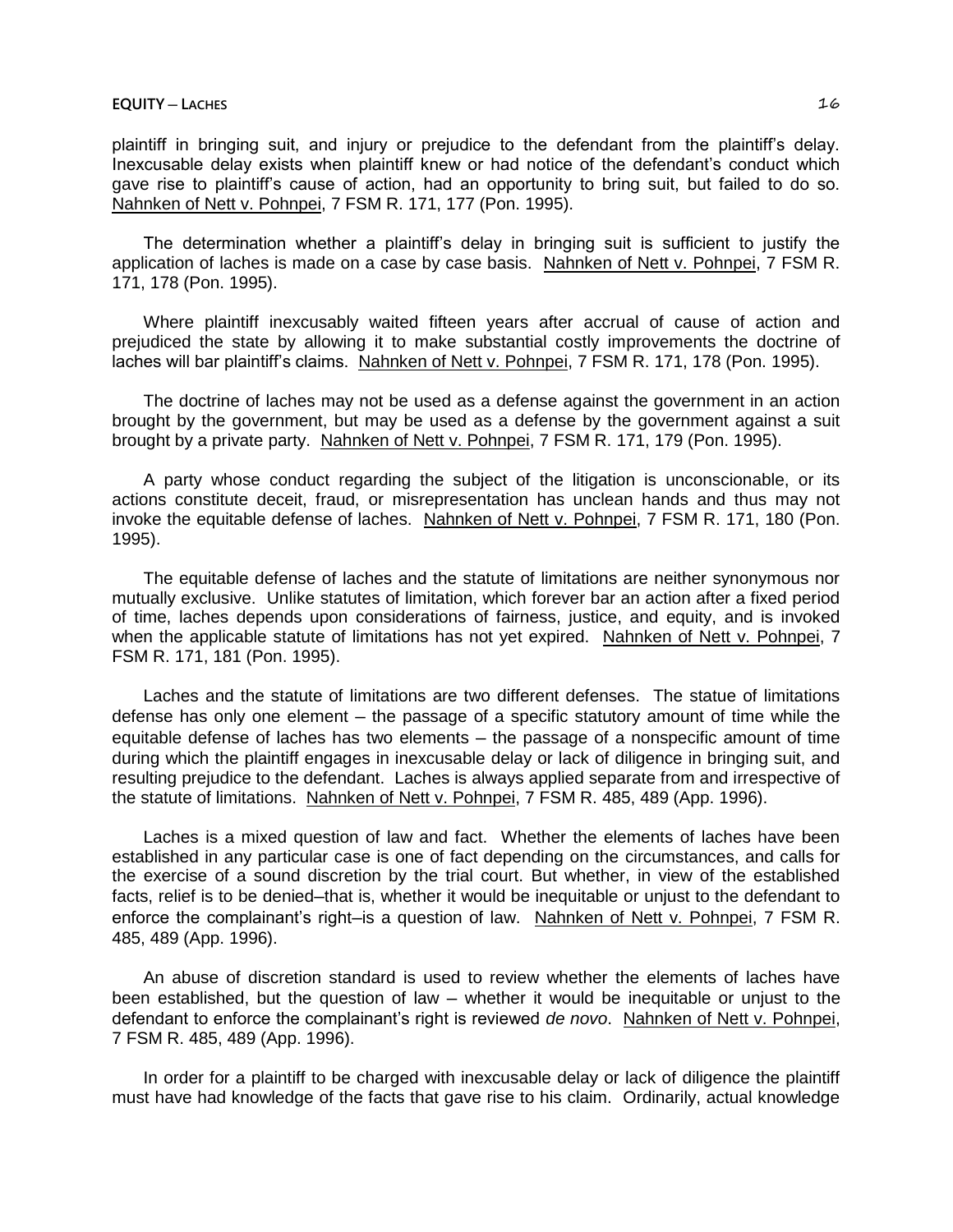#### **EQUITY ─ LACHES** 17

on the part of the complainant is necessary in order to charge him with laches. However, knowledge may in some circumstances be imputed to him by reason of opportunity to acquire knowledge, or where it appears he could have informed himself of the facts by the exercise of reasonable diligence, or where the circumstances were such as to put a man of ordinary prudence on inquiry. Ordinary prudence depends on the particular circumstances of the case. Nahnken of Nett v. Pohnpei, 7 FSM R. 485, 490 (App. 1996).

A plaintiff inexcusably delays in bringing suit when he was aware of or should have been aware of, the state's control and use of the land that had not been given over to his control and for which he had received no payment for at least fifteen years during which he could have brought suit against the state or its predecessor in interest. Nahnken of Nett v. Pohnpei, 7 FSM R. 485, 490 (App. 1996).

Delay alone does not constitute laches. Even lengthy delay does not eliminate the prejudice prong of the laches test, but the longer the delay the less need there is to show, or search for, specific prejudice, and the greater the shift to the plaintiff of the task of demonstrating lack of prejudice. The test of laches is prejudice to the other party. Nahnken of Nett v. Pohnpei, 7 FSM R. 485, 490 (App. 1996).

There are two types of prejudice that may stem from delay in filing suit. The adverse party may be unable to mount a defense because of loss of records, destruction of evidence, missing witnesses, and the like, or the prejudice may be economic. Nahnken of Nett v. Pohnpei, 7 FSM R. 485, 490 (App. 1996).

The doctrine of laches is applied only where it would be inequitable to allow a person making a belated claim to prevail. Each case is governed chiefly by its own circumstances. Nahnken of Nett v. Pohnpei, 7 FSM R. 485, 491 (App. 1996).

Generally, a party who has failed to act properly  $-$  a party who has "unclean hands"  $$ cannot invoke an equitable doctrine such as laches. Nahnken of Nett v. Pohnpei, 7 FSM R. 485, 491 (App. 1996).

Where public lands are involved laches cannot be used as a defense against the government, but the government may use laches as a defense against another who seeks to claim public lands. Nahnken of Nett v. Pohnpei, 7 FSM R. 485, 491 (App. 1996).

Laches is a plaintiff's inexcusable delay or lack of diligence in bringing suit, and resulting prejudice to the defendant. Fabian v. Ting Hong Oceanic Enterprises, 8 FSM R. 63, 65 (Chk. 1997).

The defenses of estoppel, unclean hands and laches are all equitable defenses which do not apply in actions sounding in personal injury. Conrad v. Kolonia Town, 8 FSM R. 183, 193 (Pon. 1997).

An officer's authority to contract for a corporation may be actual or apparent, and may result from the officer's conduct and the acquiescence thereto by the directors. The corporation may be estopped to deny the officer's authority by having accepted the benefit of the contract. Generally, an officer's authority to act for his corporation with reference to contracts is a question of fact to be determined by the trier of fact. Asher v. Kosrae, 8 FSM R. 443, 452 (Kos.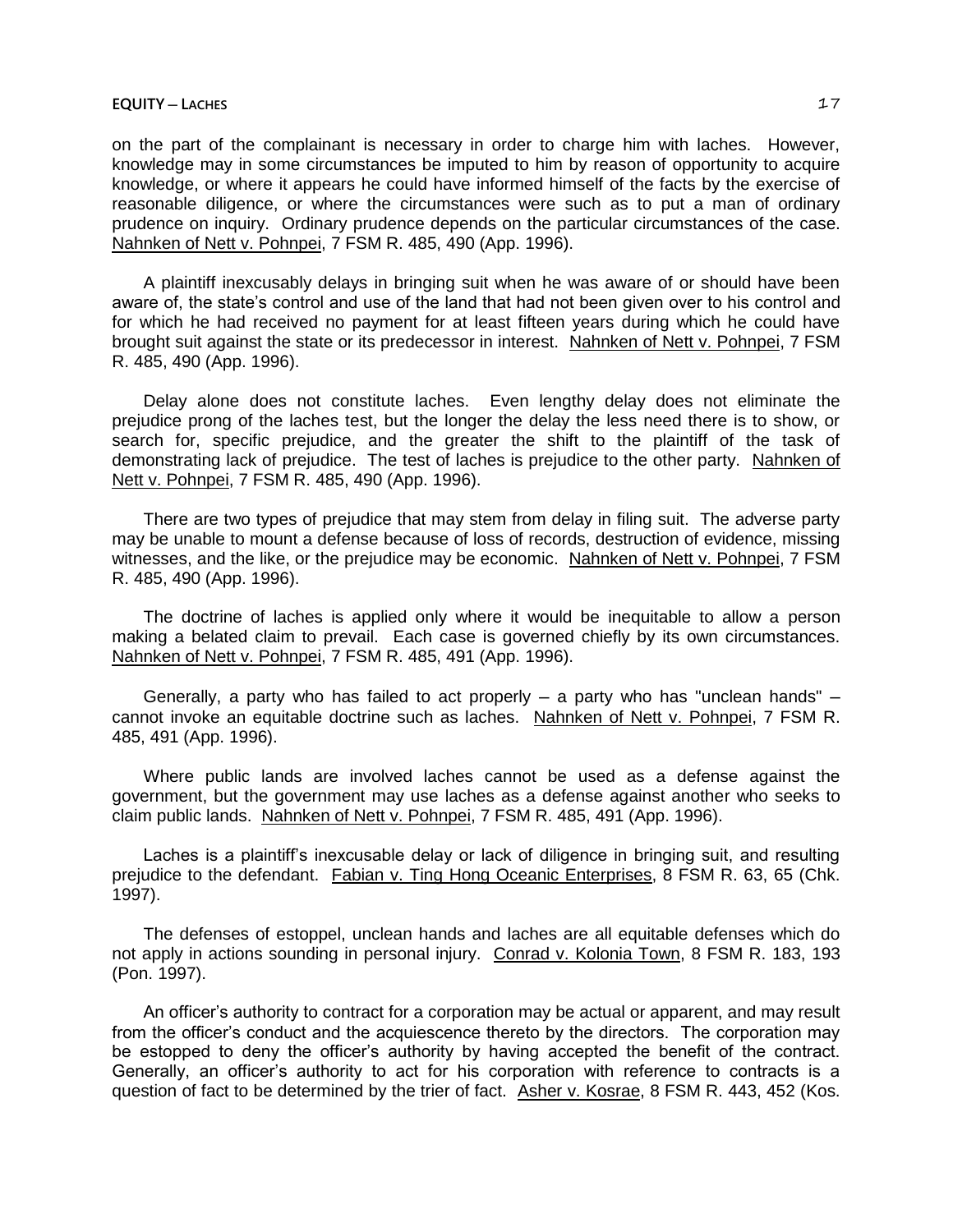#### **EQUITY ─ LACHES** 18

S. Ct. Tr. 1998).

Generally, the laches defense is meant to prevent injustice as to a person against whom one seeks to assert rights where the one asserting the rights has slept on those rights. Thus, laches at a minimum comprehends an inexcusable delay in bringing suit, and prejudice to the defendant as a result. Senda v. Semes, 8 FSM R. 484, 501 (Pon. 1998).

The doctrine of laches or stale demand is whereby the owner after the lapse of time is deprived of his interests because he has not exercised proper diligence in protecting his rights in court. Hartman v. Chuuk, 9 FSM R. 28, 33 (Chk. S. Ct. App. 1999).

Laches involves two factors, 1) inexcusable delay or lack of diligence by the plaintiff in bringing suit, and 2) injury or prejudice to the defendant from plaintiff's delay. A predicate to reliance on the doctrine of laches is that he who would invoke it must have clean hands, and must have acted properly concerning the subject matter of the litigation. Mid-Pacific Liquor Distrib. Corp. v. Edmond, 9 FSM R. 75, 78 (Kos. 1999).

A defendant who has had the benefit of the goods which he received without paying for them is precluded from relying on the doctrine of laches as a defense to a suit for payment. Mid-Pacific Liquor Distrib. Corp. v. Edmond, 9 FSM R. 75, 78 (Kos. 1999).

Both res judicata and laches are affirmative defenses and must be asserted in responsive pleading. If affirmative defenses are not raised in the answer or other responsive pleading, the defenses are waived. Sigrah v. Kosrae State Land Comm'n, 9 FSM R. 89, 94 (Kos. S. Ct. Tr. 1999).

The doctrine of laches applies to the actual filing of a claim rather than to any inaction that might arise following the initiation of a legal proceeding. In re Lot No. 014-A-21, 9 FSM R. 484, 491 (Chk. S. Ct. Tr. 1999).

Since laches is an equitable defense, it is only available to a defendant when a plaintiff seeks some form of equitable relief. It is not a valid defense to an action brought solely at law. FSM Dev. Bank v. Gouland, 9 FSM R. 605, 607 (Chk. 2000).

The doctrine of laches is applied only where it would be inequitable to allow a person making a belated claim to prevail. Each case is governed chiefly by its own circumstances. The equitable defense of laches has two elements: the passage of a nonspecific amount of time during which the plaintiff engages in inexcusable delay or lack of diligence in bringing suit, and resulting prejudice to the defendant. Laches is always applied separate from and irrespective of the statute of limitations. Skilling v. Kosrae, 9 FSM R. 608, 613 (Kos. S. Ct. Tr. 2000).

In determining whether to apply laches, the resulting prejudice to the defendant is explored first. There are two types of prejudice that may stem from delay in filing suit. The adverse party may be unable to mount a defense because of loss of records, destruction of evidence, missing witnesses, and the like, or the prejudice may be economic. Skilling v. Kosrae, 9 FSM R. 608, 613 (Kos. S. Ct. Tr. 2000).

A predicate to reliance on the doctrine of laches is that he who would invoke it must have clean hands, and must have acted properly concerning the subject matter of the litigation. Generally, a party who has failed to act properly a party who has "unclean hands" cannot invoke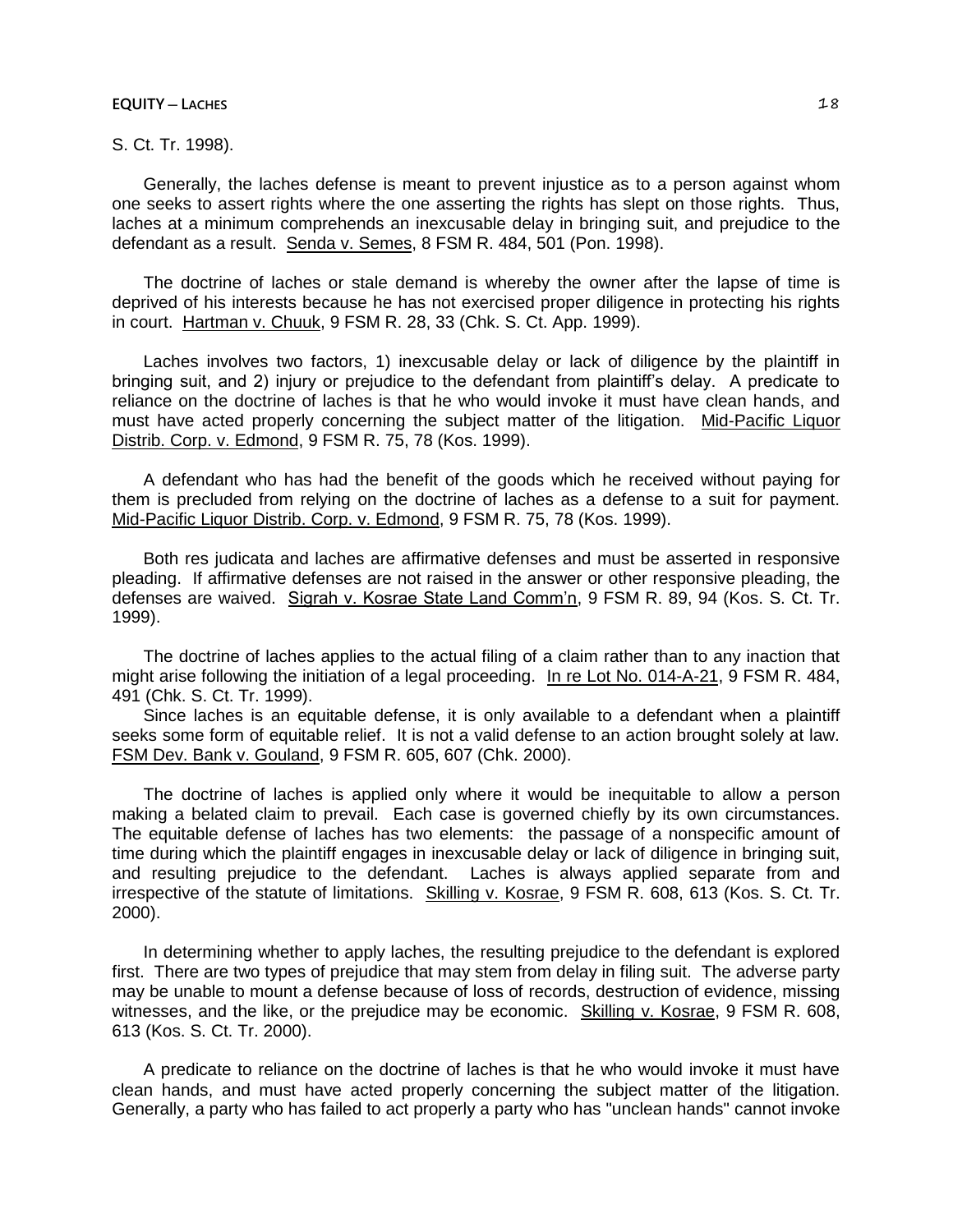an equitable doctrine such as laches. Skilling v. Kosrae, 9 FSM R. 608, 613 (Kos. S. Ct. Tr. 2000).

When two Directors of Education failed to act properly by not acting upon the plaintiff's grievance and not making a written finding on plaintiff's grievance, as required by regulation, the State cannot invoke the equitable doctrine of laches in its defense. Skilling v. Kosrae, 9 FSM R. 608, 613 (Kos. S. Ct. Tr. 2000).

When a plaintiff has acted expeditiously to notify a defendant of his trespass as soon as the defendant began construction on the land, there has been no unreasonable delay prejudicing the defendant which could give rise to a laches defense. College of Micronesia-FSM v. Rosario, 10 FSM R. 175, 188 (Pon. 2001).

Laches and the statute of limitations are two different defenses. The statute of limitations defense has only one element, which is the passage of a specific statutorily set amount of time. The equitable defense of laches has two elements. One element is the passage of a nonspecific amount of time during which the plaintiff engages in inexcusable delay or lack of diligence in bringing suit, and the other element is the resulting prejudice to the defendant. Kosrae v. Skilling, 11 FSM R. 311, 318 (App. 2003).

Unlike statutes of limitation, which bar an action after a fixed period of time, laches depends upon considerations of fairness, justice, and equity, and is invoked when the applicable statute of limitations has not yet passed. Kosrae v. Skilling, 11 FSM R. 311, 318 (App. 2003).

There is a two part standard of review for a laches defense since laches is a mixed question of law and fact. Whether the elements of laches have been established is a factual determination which depends upon the case's circumstances, and calls for an appellate court to apply an abuse of discretion standard of review. But whether, in view of the established facts, it would be equitable or unjust to the defendant to enforce the complainant's right is a question of law that is reviewed *de novo*. Kosrae v. Skilling, 11 FSM R. 311, 318 (App. 2003).

There was no abuse of discretion by the trial court in finding that the state had not satisfied the laches requirement of showing prejudice due to the passage of time before the plaintiff brought his action when any resulting prejudice due to a witness's death was not significant as other pertinent records and witnesses still existed and because there was no resulting prejudice to the state in light of its joint stipulation of facts and documents. Kosrae v. Skilling, 11 FSM R. 311, 318 (App. 2003).

The equitable doctrine of laches cannot be invoked when a party has failed to act properly or is said to have "unclean hands." Kosrae v. Skilling, 11 FSM R. 311, 318 (App. 2003).

When a state employee did not engage in inexcusable delay or a lack of diligence in bringing suit, as the delay was caused by his engaging the administrative grievance process and waiting for the state's required response, and when the state, by its own inaction on the employee's claims, was not in compliance with the applicable regulation and statute, failed to act properly with regard to his grievance, the state, being the cause of the delay, cannot invoke the equitable doctrine of laches. Kosrae v. Skilling, 11 FSM R. 311, 318 (App. 2003).

Laches and failure to mitigate damages are not grounds on which to grant summary judgment when a sufficient factual basis to support either ground has not yet been developed.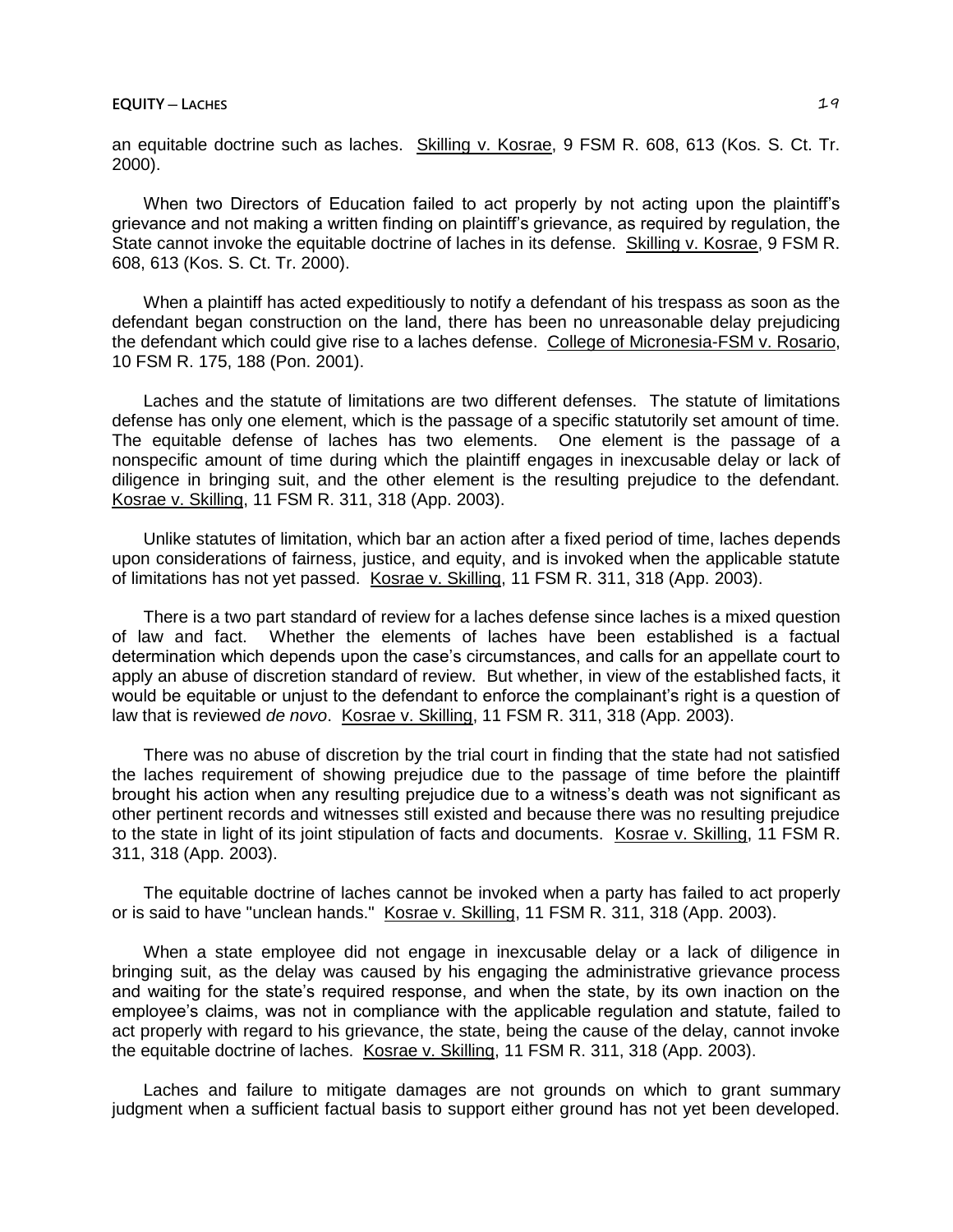# **EQUITY ─ LACHES** 20

Rudolph v. Louis Family, Inc., 13 FSM R. 118, 127 (Chk. 2005).

Laches has two elements – the passage of a nonspecific amount of time during which the plaintiff engages in inexcusable delay or lack of diligence in bringing suit, and resulting prejudice to the defendant. Laches is always applied separate from and irrespective of the statute of limitations. Pohnpei v. AHPW, Inc., 14 FSM R. 1, 18 (App. 2006).

When a party has not shown why the delay was inexcusable or how it was prejudiced by the delay, its assertions of laches and estoppel are without merit. Pohnpei v. AHPW, Inc., 14 FSM R. 1, 18 (App. 2006).

The basic elements of the doctrine of laches are 1) inexcusable delay or lack of diligence by the plaintiff in bringing suit, and 2) injury or prejudice to the defendant from plaintiff's delay. Delay is inexcusable when the plaintiff knew or had notice of the defendant's conduct giving rise to the plaintiff's cause of action, and had prior opportunity to bring suit. The doctrine of laches or stale demand applies to deprive an owner of his interests after the lapse of time because he has not exercised proper diligence in protecting his rights in court. It is an affirmative defense that is raised at the time an answer is filed by a defendant or else is usually considered waived. Heirs of Taulung v. Heirs of Wakuk, 15 FSM R. 294, 299 (Kos. S. Ct. Tr. 2007).

The question of prejudice to the other party is usually treated as a question of law and reviewed de novo on appeal. The longer the delay, the less need there is to show specific prejudice and the greater the shift to the other party to demonstrate the lack of prejudice. When a party developed the property and treated it as their own for over 50 years, the passing of witnesses and the loss of their testimony is prejudicial to them. The prejudice is economic as well, from the loss of their efforts in maintaining and developing the property during this time. With a delay of 50 years, the burden shifts to the other party to demonstrate lack of prejudice. The criteria of prejudice is met. Heirs of Taulung v. Heirs of Wakuk, 15 FSM R. 294, 299-300 (Kos. S. Ct. Tr. 2007).

The length of the delay is a factor in laches, too. The twenty-year statute of limitations establishes one clear limit to the time allowed for bringing a claim, but laches is a separate analysis. Both address the concern that after the passage of a length of time, a person loses the opportunity to assert their rights. When over 50 years have passed, if this is not enough time to allow someone to assert a claim of ownership to land, it is difficult to set forth what length of time is sufficient. The Land Court did not abuse its discretion when it treated the claim of ownership as stale after 50 years. Heirs of Taulung v. Heirs of Wakuk, 15 FSM R. 294, 300 (Kos. S. Ct. Tr. 2007).

Laches is another equitable doctrine that is applied to bar relitigation of cases. Laches requires the passage of a nonspecific amount of time during which the plaintiff engages in inexcusable delay or lack of diligence in bringing suit, and the resulting prejudice to the defendant. Laches depends upon considerations of fairness, justice, and equity, and is invoked when the applicable statute of limitations has not yet passed. But when the statute of limitations passed on a claim, the question of laches will not be addressed. Andon v. Shrew, 15 FSM R. 315, 322 (Kos. S. Ct. Tr. 2007).

A borrower's laches defense will fail when the borrower has had the use of a blast freezer securing the loan the whole time since 1998 without making any payment on the loan because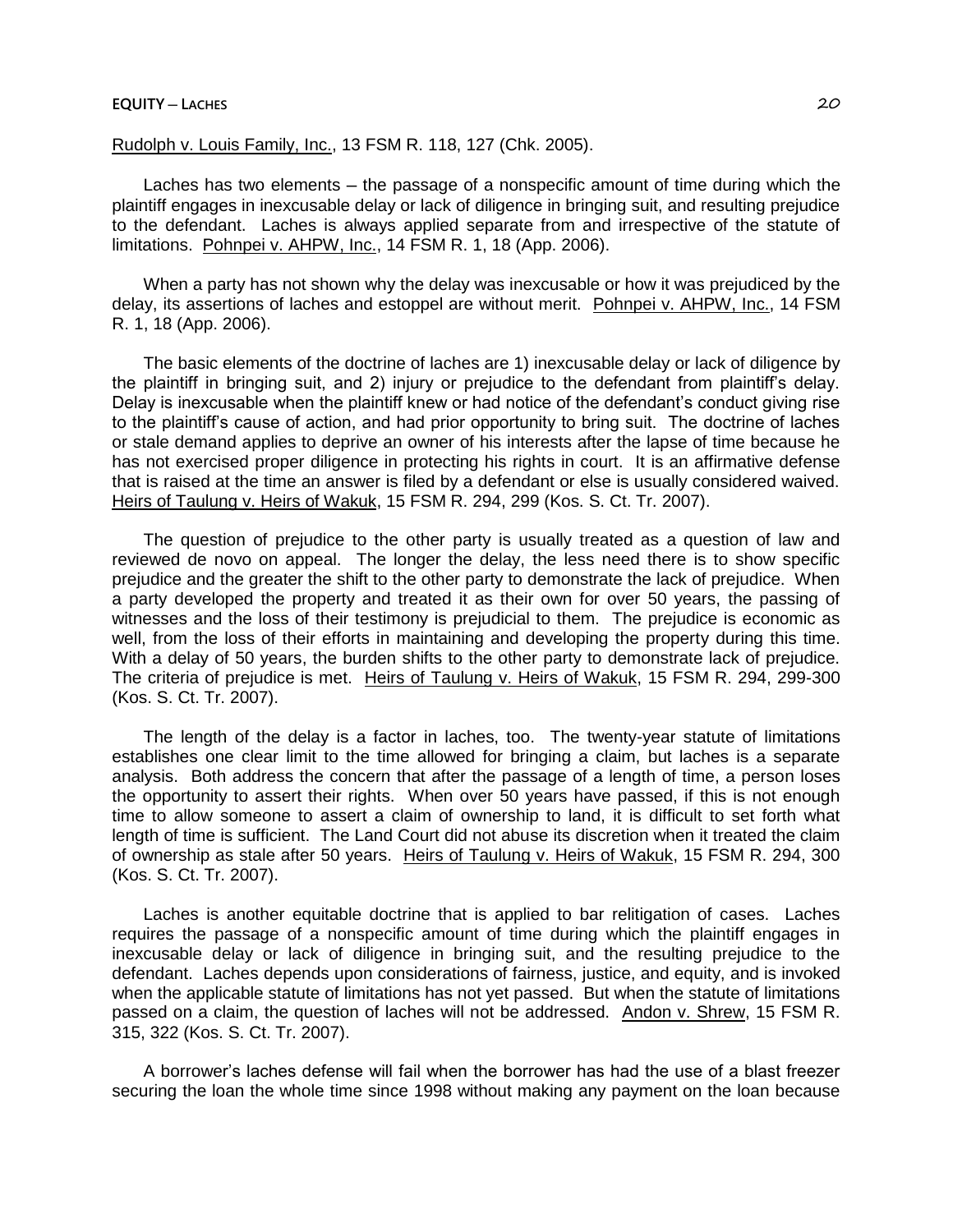the equitable doctrine of laches cannot be invoked when a party has failed to act properly or is said to have "unclean hands" regarding the litigation's subject matter. FSM Dev. Bank v. Chuuk Fresh Tuna, Inc., 16 FSM R. 335, 338 (Chk. 2009).

Laches is the passage of a nonspecific amount of time during which the plaintiff engages in inexcusable delay or lack of diligence in bringing suit, which results in prejudice to the defendant. Chuuk Health Care Plan v. Pacific Int'l, Inc., 17 FSM R. 535, 538 (Chk. 2011).

When the defendant became an employer in Chuuk sometime during 2009 and when this suit, after some initial contact and some failed negotiations between the parties during 2010, was filed in December 2010, the court can conclude that, as a matter of law, this was not an inexcusable delay. Chuuk Health Care Plan v. Pacific Int'l, Inc., 17 FSM R. 535, 538 (Chk. 2011).

Since laches is an equitable defense, it is available to a defendant only when a plaintiff seeks some form of equitable relief and is not a valid defense to an action brought solely at law, such as this suit for unpaid statutory health insurance premiums which is an action at law. Chuuk Health Care Plan v. Pacific Int'l, Inc., 17 FSM R. 535, 538 (Chk. 2011).

The elements of a laches defense are the plaintiff's inexcusable delay or lack of diligence in bringing suit and resulting prejudice to the defendant. Tarauo v. Arsenal, 18 FSM R. 270, 273 (Chk. 2012).

Whether the elements of laches have been established in any particular case is one of fact depending on the circumstances, and calls for the trial court's exercise of a sound discretion. Tarauo v. Arsenal, 18 FSM R. 270, 273 (Chk. 2012).

When it has not been shown, that the three-and-a-half-year time period, by itself, was an inexcusable delay and when it has not been shown, instead of merely speculating, that the delay has resulted in prejudice to the defendants, the defendants cannot be granted summary judgment on their laches defense and for the same reasons, they must also be denied summary judgment on their estoppel and waiver defense. Tarauo v. Arsenal, 18 FSM R. 270, 273 (Chk. 2012).

Generally, the equitable defense of laches is only available to a defendant when the plaintiff has sought some form of equitable relief and is not available as a defense against actions at law. Iriarte v. Individual Assurance Co., 18 FSM R. 340, 362 (App. 2012).

Laches has two elements – the passage of a nonspecific amount of time during which the plaintiff engages in inexcusable delay or lack of diligence in bringing suit, and resulting prejudice to the defendant. Iriarte v. Individual Assurance Co., 18 FSM R. 340, 362 (App. 2012).

Since conversion is an action at law, laches is not a defense that can be used against a conversion claim. Iriarte v. Individual Assurance Co., 18 FSM R. 340, 362 (App. 2012).

Even if it were a permissible defense, laches cannot be applied when there was no inexcusable delay. Iriarte v. Individual Assurance Co., 18 FSM R. 340, 362 (App. 2012).

In the Kosrae State Court, both res judicata and laches are affirmative defenses that must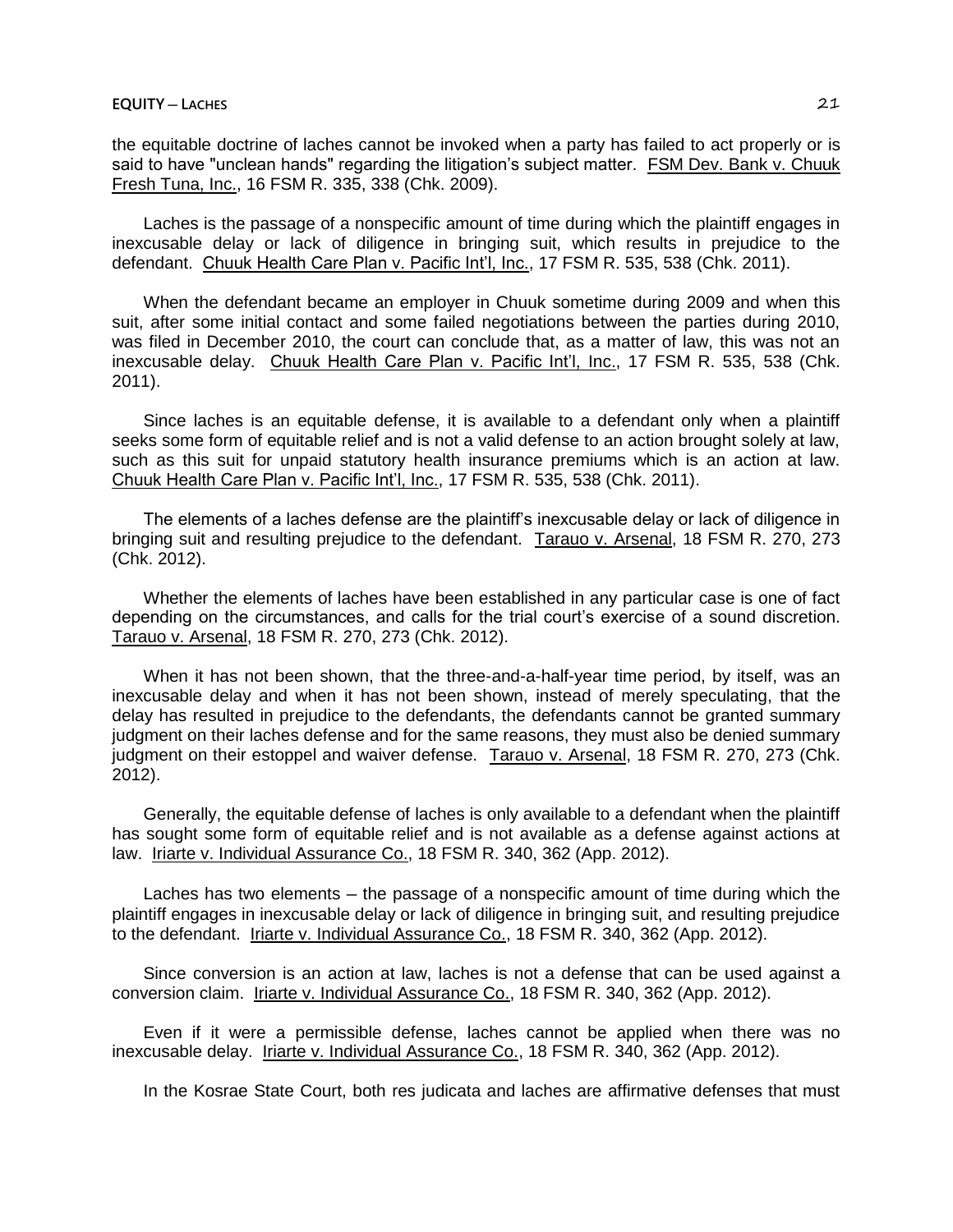be asserted in responsive pleadings, and, if affirmative defenses are not raised in the answer or other responsive pleading, the defenses are waived. Waguk v. Waguk, 21 FSM R. 60, 67 (App. 2016).

The equitable doctrine of laches is usually invoked only when the applicable statutory limitations period has not yet run, and not only depends upon considerations of fairness, justice, and equity, but also cannot be invoked when the party raising it has failed to act properly or is said to have "unclean hands." Heirs of Preston v. Heirs of Alokoa, 21 FSM R. 572, 580-81 (App. 2018).

Laches is rarely subject to summary judgment, and can rarely be resolved without some preliminary evidentiary inquiry. Generally, when a defendant asserts the laches defense, a full hearing of testimony on both sides of the issue is required. Heirs of Preston v. Heirs of Alokoa, 21 FSM R. 572, 581 (App. 2018).

An appellate court uses a two-part standard to review a laches defense since it is a mixed question of law and fact. Whether the elements of laches have been established in any particular case is a factual determination which depends upon the circumstances, and calls for us to apply an abuse of discretion standard of review. But whether, in view of the established facts, it would be equitable or unjust to the defendant to enforce the complainant's right is a question of law that is reviewed de novo. Alik v. Heirs of Alik, 21 FSM R. 606, 616 (App. 2018).

The equitable doctrine of laches is usually invoked only when the applicable statutory limitations period has not yet run, and not only depends upon considerations of fairness, justice, and equity, but it also cannot be invoked when the party raising it has failed to act properly or is said to have "unclean hands." Alik v. Heirs of Alik, 21 FSM R. 606, 622 (App. 2018).

Laches is rarely subject to summary judgment, and can rarely be resolved without some preliminary evidentiary inquiry. Generally, when a defendant asserts a laches defense, a full hearing of testimony on both sides of the issue is required. Alik v. Heirs of Alik, 21 FSM R. 606, 622 (App. 2018).

Summary judgment (or dismissal) on a laches ground is particularly inappropriate when the plaintiffs' allegations, on their face, do not show that the plaintiffs neglected to or delayed in asserting their claims once they learned that another claimed to be the sole landowner and when there was no evidentiary inquiry in the trial court, although the case required one to prove the laches defense. Alik v. Heirs of Alik, 21 FSM R. 606, 622 (App. 2018).

The doctrines of laches and estoppel are closely allied. Laches is a form of equitable estoppel based on an unreasonable delay by a party in asserting a right. Alik v. Heirs of Alik, 21 FSM R. 606, 622 (App. 2018).

While laches focuses on the reasonableness of the plaintiff's delay in suit, equitable estoppel focuses on what the defendant reasonably has been led to believe from the plaintiff's conduct. While laches requires the passage of an unreasonable period of time in filing suit, estoppel does not. While estoppel requires reliance, laches generally does not. Alik v. Heirs of Alik, 21 FSM R. 606, 622 (App. 2018).

For an independent action for relief, no statute of limitations would apply because there is no time limit on when an independent action may be brought, but the doctrine of laches is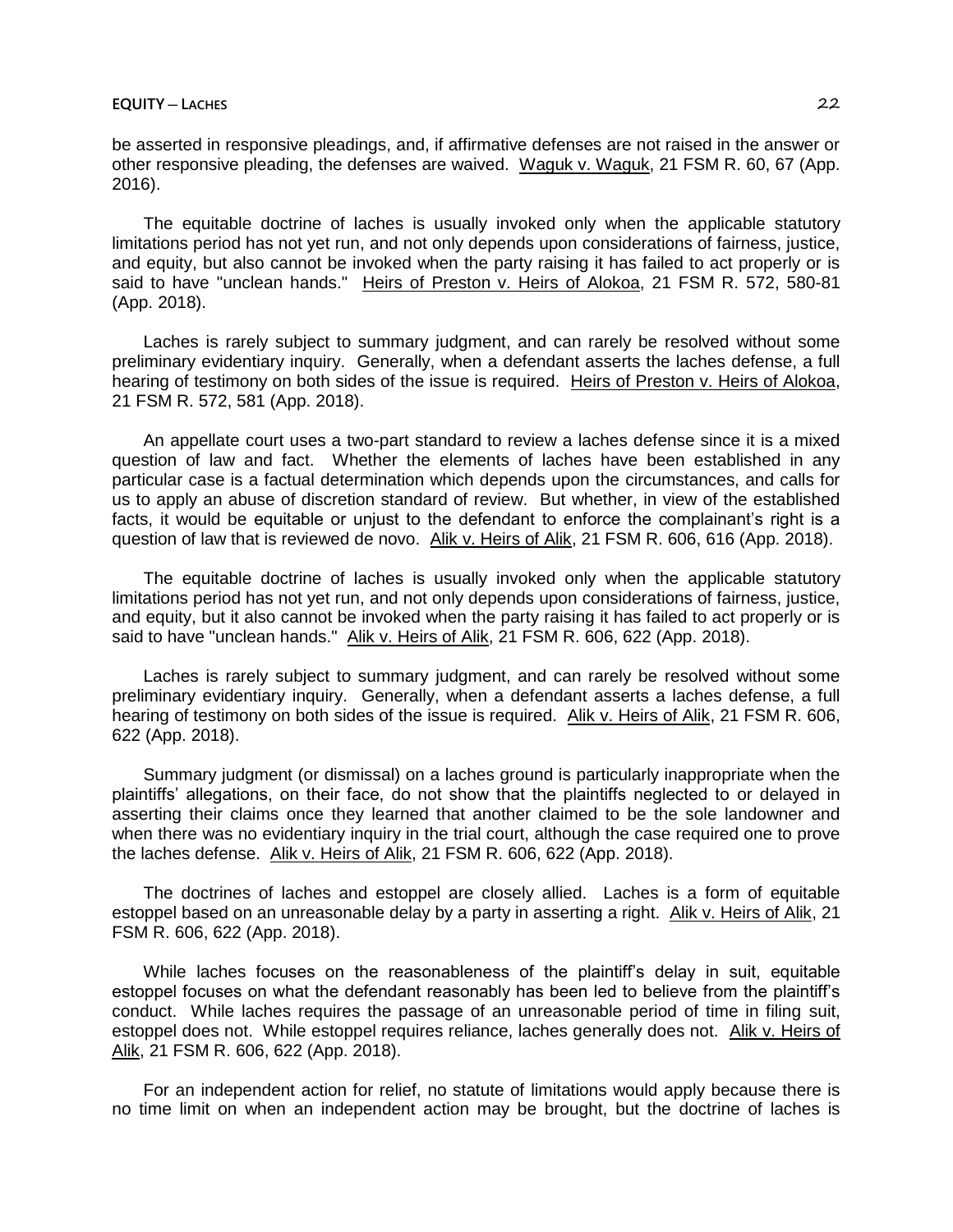### **EQUITY ─ WAIVER** 23

applicable and undue delay can bar relief. Panuelo v. Sigrah, 22 FSM R. 341, 358 (Pon. 2019).

Laches is an important consideration in bankruptcy proceedings because the chief purpose of the bankruptcy laws is to secure a prompt and effectual administration of and settlement of the estate of all bankrupts within a limited period. Panuelo v. Sigrah, 22 FSM R. 341, 358 (Pon. 2019).

Generally, the equitable defense of laches is only available to a defendant when the plaintiff has sought some form of equitable relief and is not available as a defense against actions at law. Because an action on a judgment is an action at law, the equitable defense of laches is not available as a matter of law. The same is true for an estoppel defense. FSM Dev. Bank v. Carl, 22 FSM R. 365, 374 (Pon. 2019).

# ─ Waiver

When an individual claiming an interest in land has no prior knowledge of an impending transaction of other parties concerning that land, his failure to forewarn those parties of his claim cannot be interpreted as a knowing waiver of his rights. Etpison v. Perman, 1 FSM R. 405, 418 (Pon. 1984).

Express or implied waiver, to be effective, must be the knowing, intentional and voluntary relinquishment of a known legal right. Enlet v. Bruton, 10 FSM R. 36, 41 (Chk. 2001).

Waiver is the relinquishment of a known right, either by action or words, which rests upon the equitable principle that one will not be permitted to act contrary to his former position when to do so results in detriment to another. Adams v. Island Homes Constr., Inc., 10 FSM R. 510, 513 (Pon. 2002).